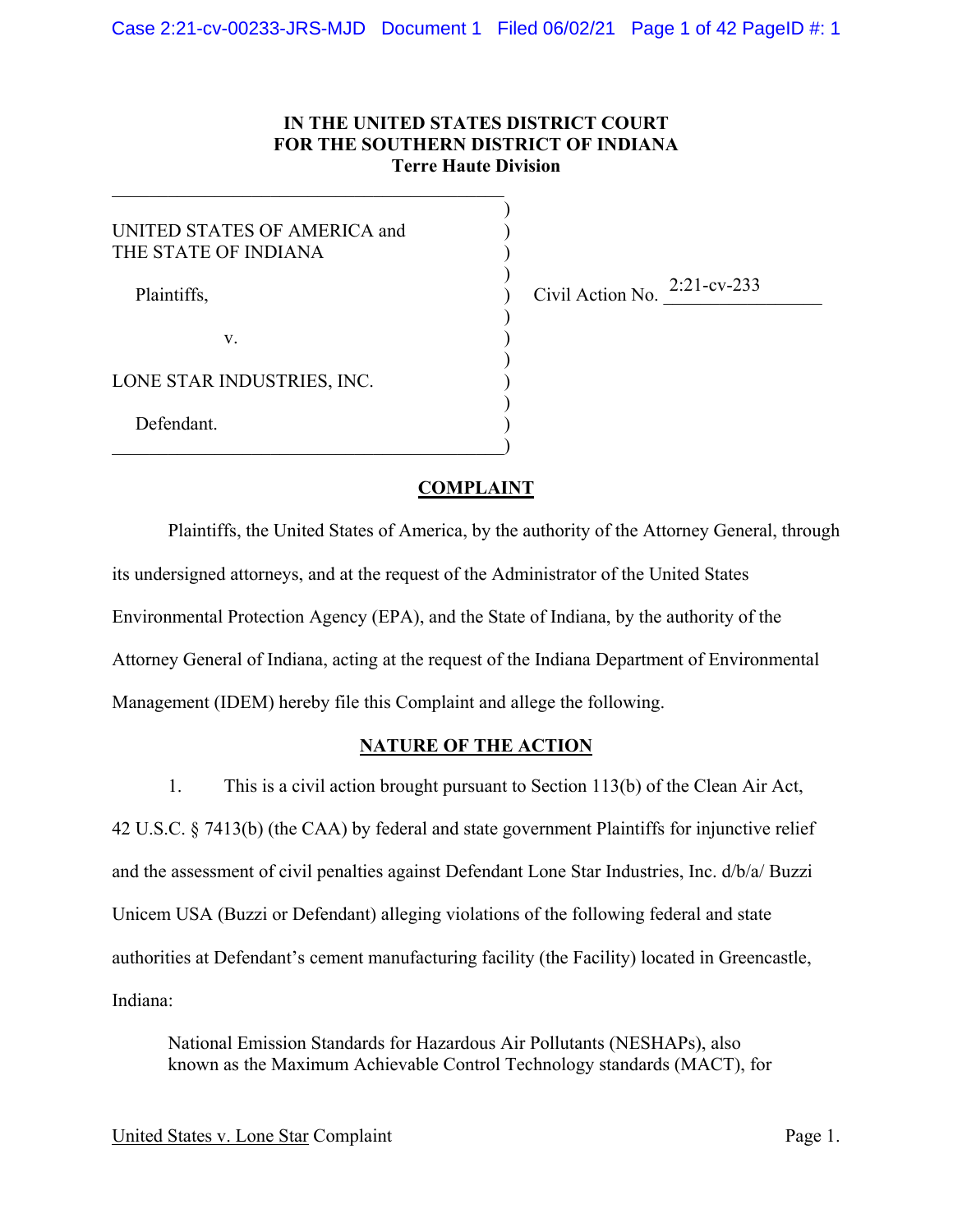Hazardous Waste Combustors, promulgated by EPA pursuant to Section 112 of the CAA and codified at 40 C.F.R. Part 63 Subpart EEE (40 C.F.R. §§ 63.1200- 1221);

NESHAP/MACT for the Portland Cement Manufacturing Industry, promulgated by EPA pursuant to Section 112 of the CAA and codified at 40 C.F.R. Part 63 Subpart LLL (40 C.F.R. §§ 63.1340-1359);

NESHAP/MACT for Off-Site Waste and Recovery Operations, promulgated by EPA pursuant to Section 112 of the CAA and codified at 40 C.F.R. Part 63 Subpart DD (40 C.F.R. §§63.680-698);

NESHAP/MACT General Provisions, promulgated by EPA pursuant to Section 112 of the CAA and codified at 40 C.F.R. Part 63 Subpart A (40 C.F.R. §§ 63.1- 16);

The federally-enforceable state implementation plan of the State of Indiana (Indiana SIP), Title 326 of the Indiana Administrative Code (IAC) Article 5 (326 IAC  $5$ );

Federally-enforceable operating permits issued to the Facility pursuant to Title V of the CAA, 42 U.S.C. § 7661, and 326 IAC 2-1 (Permit Nos. T-133-33667-0002 and T-133-26380-0002) that incorporate the above-listed NESHAP/MACT and Indiana SIP requirements; and

Indiana Administrative Code Provisions that incorporate NESHAP/MACT requirements set forth above.

# **JURISDICTION, VENUE, AUTHORITY AND NOTICE**

2. This Court has jurisdiction over the subject matter of this action pursuant to

Section 113(b) of the CAA, 42 U.S.C. § 7413(b), and 28 U.S.C. §§ 1331, 1345 and 1355. The

Court has personal jurisdiction over the Parties.

3. Venue is proper in this judicial district pursuant to Section 113(b) of the CAA,

42 U.S.C. § 7413(b), and 28 U.S.C. §§ 1391(b)-(c) and 1395(a) because Defendant is located in

this judicial district and the violations alleged herein occurred within this district at the Facility.

4. Authority to bring this action is vested in the United States Department of Justice pursuant to Section 305 of the CAA, 42 U.S.C. § 7605, and 28 U.S.C. §§ 516 and 519.

# United States v. Lone Star Complaint Page 2.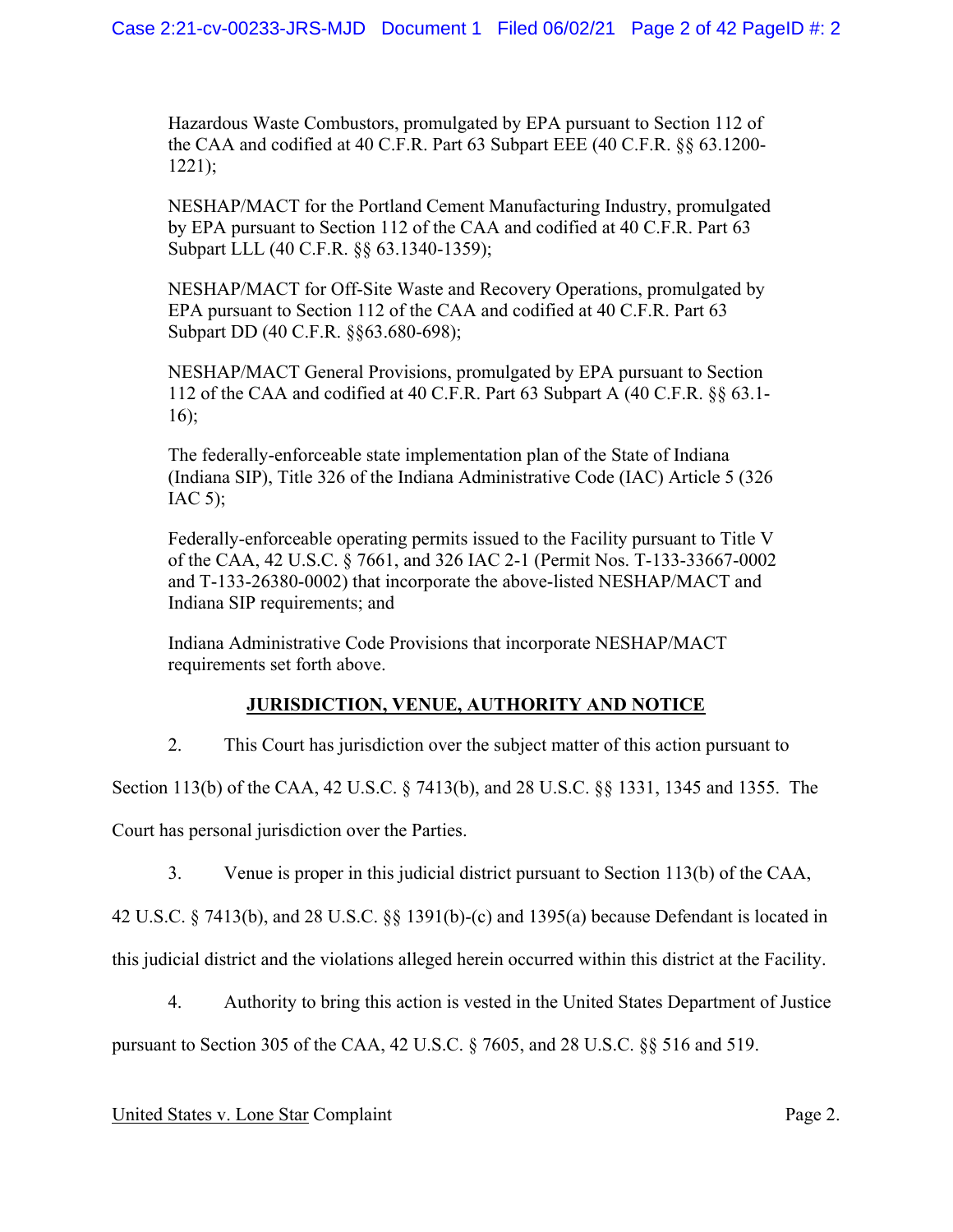5. Authority to bring this action for the People of the State of Indiana is vested in the Indiana Attorney General. The Indiana Attorney General is the chief legal officer of the State of Indiana having the powers and duties prescribed by the law, Indiana Code (IC)  $\S$  4-6-1-6. Pursuant to IC § 13-13-5-1, IDEM is charged with the administration and enforcement of the requirements for air pollution for Indiana for all purposes of the CAA.

6. Pursuant to Section 113(a) and (b) of the CAA, 42 U.S.C. § 7413(a) and (b), the United States has given the State of Indiana and Defendant notice of the violation of the Indiana SIP opacity requirements alleged in the Fifteenth Count below more than thirty days before the filing of this Complaint.

## **II. PARTIES**

7. Plaintiff, the United States of America is acting at the request of EPA, an agency of the United States.

8. Plaintiff, the State of Indiana is acting at the request of IDEM, an agency of the State of Indiana.

9. Defendant Lone Star Industries, Inc. is a corporation organized under the laws of the State of Delaware. Lone Star Industries, Inc. does business under the name Buzzi Unicem USA.

10. Defendant is a "person" as defined by Section 302(e) of the CAA, 42 U.S.C. § 7602(e), and IC 13-11-2 158.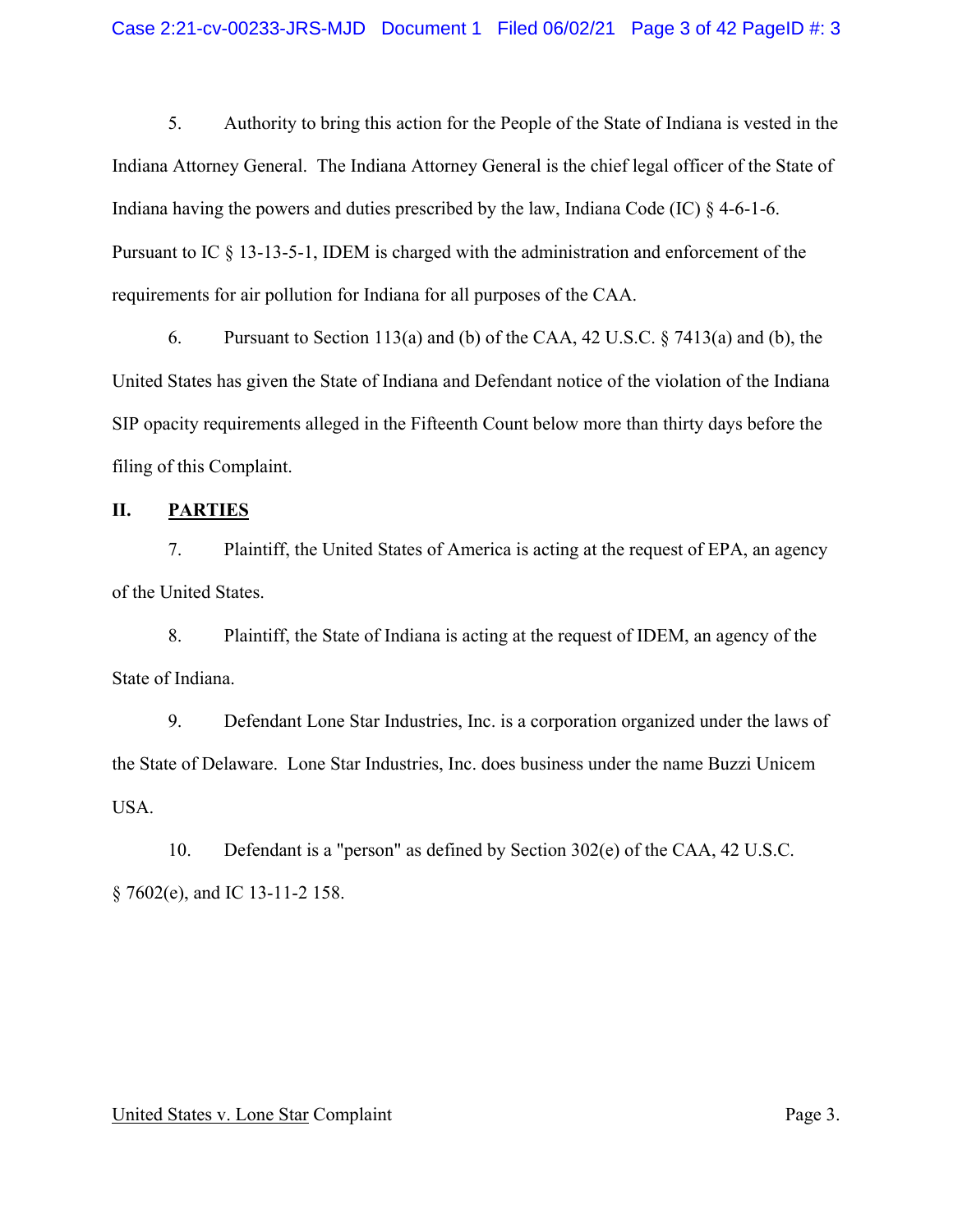## **STATUTORY AND REGULATORY FRAMEWORK**

# **I. THE CLEAN AIR ACT**

#### A. **CAA and National Emission Standards for Hazardous Air Pollutants in General**

11. Section 112 of the CAA, 42 U.S.C. § 7412, requires EPA to promulgate regulations to address the hazardous air pollutants (HAPs) listed in Section 112(b), as revised by EPA. 42 U.S.C. § 7412(b); 40 C.F.R. Part 63, Subpart C.

12. Section 112(d) of the CAA, 42 U.S.C. § 7412(d), requires EPA to promulgate regulations establishing emission standards for each category and subcategory of "major sources" and "area sources" of HAPs. These emission standards are called the National Emission Standards for Hazardous Air Pollutants (NESHAPs) or Maximum Achievable Control Technology Standards (MACTs).

13. "Major sources" are sources or groups of "stationary sources" located within a contiguous area and under common control that emit or have the potential to emit ten tons per year (TPY) or more of any HAP, or twenty-five TPY or more of any combination of HAPs. 42 U.S.C. § 7412(a)(1); 40 C.F.R. § 63.2.

14. A "stationary source" is any building, structure, facility, or installation that emits or may emit any air pollutant.  $42 \text{ U.S.C.}$  §  $7412(a)(3)$  (by reference to  $42 \text{ U.S.C.}$  §  $7411(a)$ ).

15. Section 112(f)(4) of the CAA, 42 U.S.C. § 7412(f)(4), provides that, with certain exceptions not applicable in this case, "[n]o air pollutant to which a standard under this subsection applies may be emitted from any stationary source in violation of such standard . . . ." Thus, a violation of a NESHAP/MACT is a violation of the CAA.

#### United States v. Lone Star Complaint Page 4.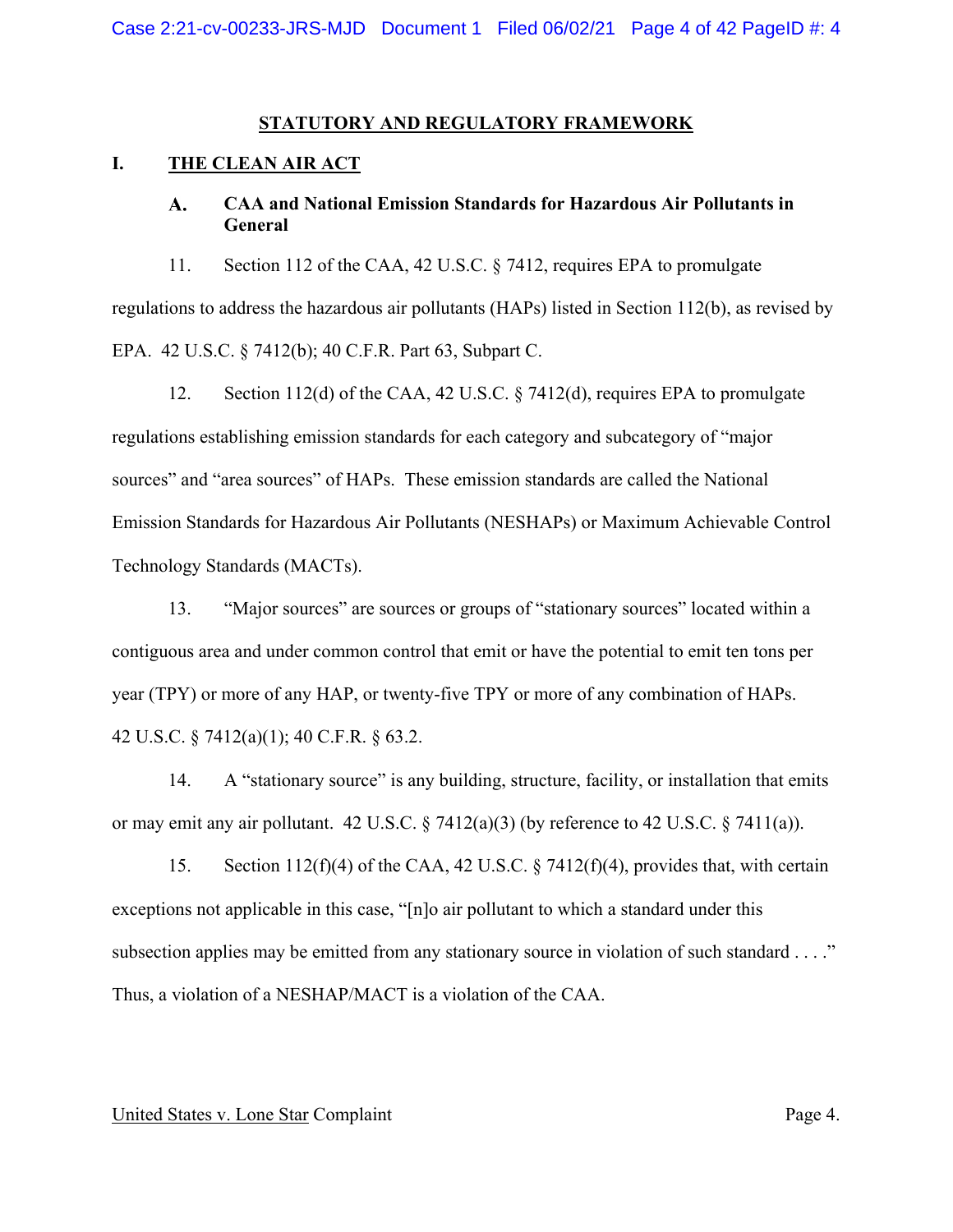16. Pursuant to Section 112 of the CAA, 42 U.S.C. § 7412, EPA has promulgated multiple NESHAPs/MACTs containing emission standards or, if not feasible, design, equipment, work practice, or operational standards which are codified at 40 C.F.R. Parts 61 and 63. The NESHAP/MACTS relevant to this Complaint, described below, are NESHAP Subpart A, MACT Subpart EEE, MACT Subpart LLL, and MACT Subpart DD.

#### **B. NESHAP Subpart A**

17. Pursuant to Section 112 of the CAA, 42 U.S.C. § 7412, EPA promulgated a general NESHAP (NESHAP Subpart A), which applies to all sources that are subject to NESHAP/MACT regulations in 40 C.F.R. Part 63. 40 C.F.R. §§ [63.1-63.16.](https://63.1-63.16) Under NESHAP Subpart A, each relevant NESHAP/MACT must identify which NESHAP Subpart A regulations apply to the sources covered by that NESHAP/MACT.  $40 \text{ C.F.R.}$   $\frac{63.1(a)(4)(i)}{i}$ .

18. NESHAP Subpart A sets forth definitions that apply to other NESHAP/MACT regulations. 40 C.F.R. § 63.2.

19. At all relevant times herein, NESHAP Subpart A prohibited the owner/operator of sources subject to NESHAP/MACT regulations from using any equipment to circumvent an emission standard by any method, including using diluents to achieve compliance on the concentration of a pollutant discharged to the atmosphere. 40 C.F.R. § 63.4(b)(1). Specifically, it provides that:

> no owner or operator subject to the provisions of this part shall build, erect, install, or use any article, machine, equipment or process to conceal an emission that would otherwise constitute non-compliance with a relevant standard. Such concealment includes, but is not limited to the use of diluents to achieve compliance with a relevant standard based upon a concentration of a pollutant in the effluent discharged into the atmosphere.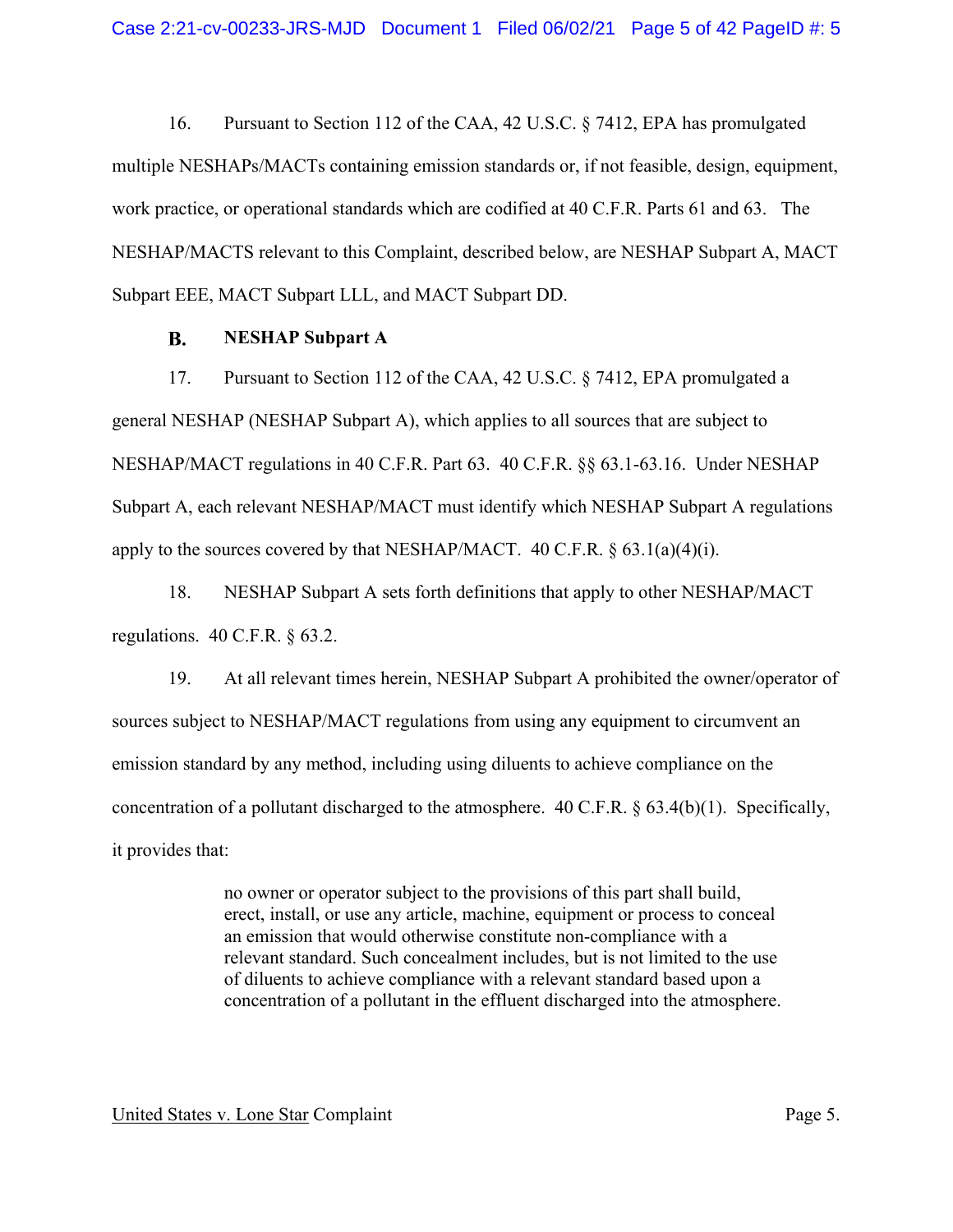#### $\overline{C}$ . **The HWC MACT**

20. Pursuant to Sections 112(c) and (d) of the CAA, 42 U.S.C.  $\S$  7412(c) and (d), EPA has identified "hazardous waste combustors" as a category of sources of HAPs and promulgated regulations applicable to such sources which are codified at 40 C.F.R. Part 63, Subpart EEE (§§ 63.1200-1221) (the HWC MACT). 64 Fed. Reg. 52,828 (Sept. 30, 1999).

21. Hazardous waste combustors emit or have the potential to emit particulate matter (PM), metals (antimony, cobalt, manganese, nickel, selenium), semi-volatile metals (cadmium and lead), low volatile metals (arsenic, beryllium, and chromium), dioxins and furans, carbon monoxide (CO) and hydrocarbons, hydrogen chloride and chlorine gas, and mercury compounds, all of which have adverse effects on human health and the environment.

22. At all relevant times herein, the HWC MACT has imposed requirements and emission standards on the owner/operator of "affected sources" defined as "existing" and "new" "hazardous waste combustors" which are a major source of HAPs.

23. At all relevant times herein, the HWC MACT has defined "hazardous waste combustor" as including a "hazardous waste burning cement kiln" which in turn is defined as a rotary kiln and any associated preheater or precalciner devices that produce clinker by heating limestone and other materials for subsequent production of cement for use in commerce, and that burns hazardous waste at any time. 40 C.F.R. § 63.1201(a).

24. At all relevant times herein, "affected sources" subject to the HWC MACT have consisted of "new sources" and "existing sources;" "new source" is defined as any affected source the construction or reconstruction of which is commenced after the dates specified under 40 C.F.R.  $\S$ § 63.1206(a)(1)(i)(B), (a)(1)(ii)(B), and (a)(2)(ii) (the latest of which is April

### United States v. Lone Star Complaint Page 6.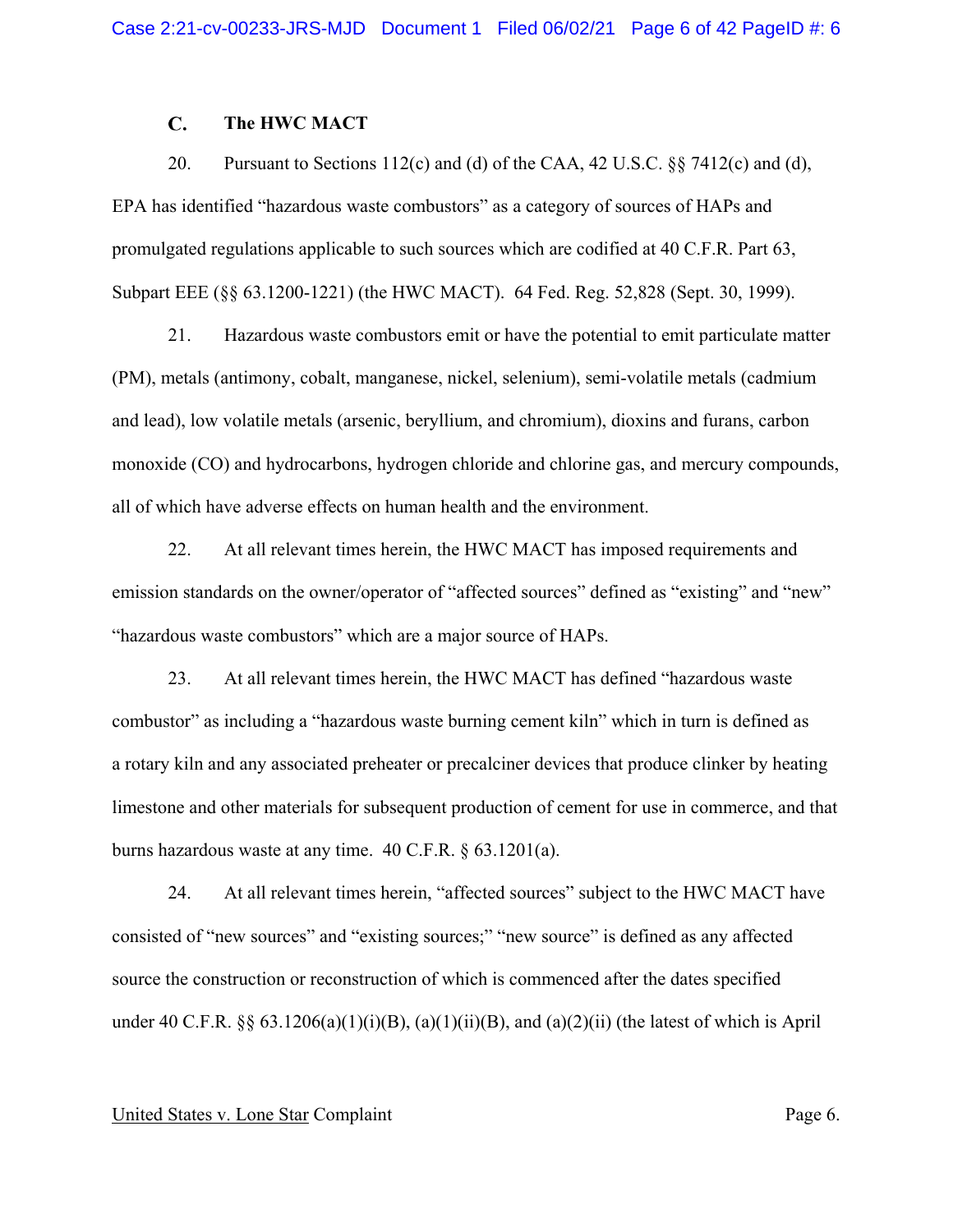20, 2004) and "existing source" as "any affected source that is not a new source." 40 C.F.R. §§ 63.2, 1201.

25. The HWC MACT established and later revised compliance dates for HWC MACT requirements for owners/operators of a hazardous waste combustor that is an "existing source," the latest of which was October 14, 2008.

26. At all relevant times herein, the HWC MACT has required the owner/operator of a hazardous waste burning cement kiln to comply with multiple emission limits, destruction and removal efficiency (DRE) standards and other operating parameters.

27. At all relevant times herein, the HWC MACT has prohibited the owner/operator of a hazardous waste burning cement kiln from discharging or causing combustion gases to be emitted into the atmosphere with opacity greater than 20 percent unless the source is equipped with a Particulate Matter Detection System (PMDS).  $40 \text{ C.F.R.} \$   $63.1220(a)(7)(ii)$ .

28. At all relevant times herein, the HWC MACT has prohibited the owner/operator of a hazardous waste burning cement kiln equipped with a bypass duct from discharging or causing combustion gases to be emitted into the atmosphere that contain CO in excess of 100 parts per million by volume (ppmv) over an hourly rolling average (monitored continuously with a continuous emission monitoring system (CEMS)), dry basis and corrected to 7% oxygen (O2). 40 C.F.R. § 63.1220(a)(5)(i)(A).

29. At all relevant times herein, the HWC MACT has required the owner/operator of a hazardous waste burning cement kiln to establish certain operating parameter limits (OPLs) in order to demonstrate compliance with the HWC MACT emission limits and the DRE standard. 40 C.F.R. § 63.1207(b)(1) and 40 C.F.R. §§ 63.1209(j)-(o); 40 C.F.R. § 63.1201 ("Operating

### United States v. Lone Star Complaint Page 7.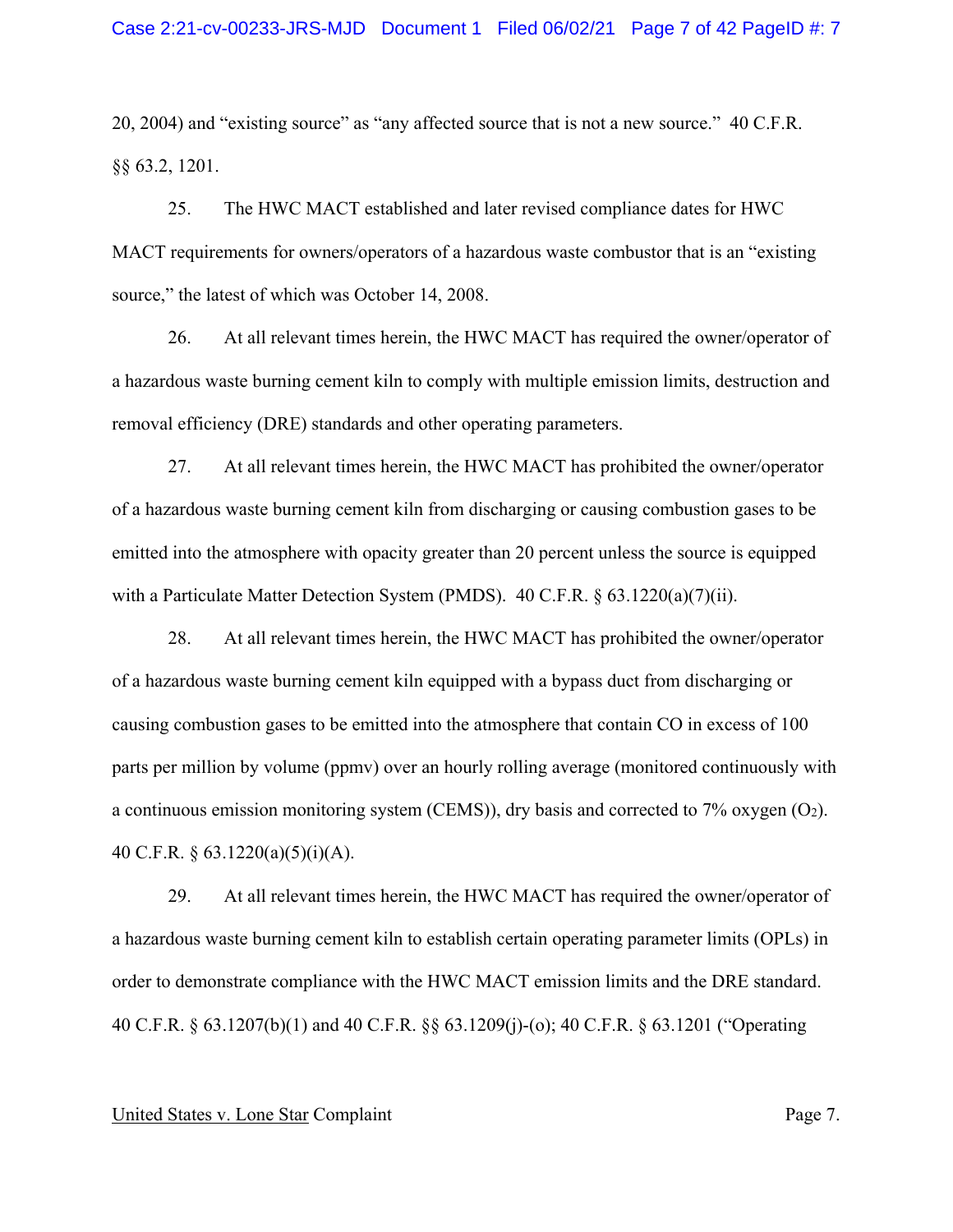requirements means . . . operating parameter limits . . . that ensure compliance with the emission standards.").

30. At all relevant times herein, the HWC MACT has required the owner/operator of a hazardous waste burning cement kiln to confirm the adequacy of the OPLs in meeting applicable emission limits and the DRE standard by conducting Comprehensive Performance Tests (CPTs) and, after the CPT, submitting a Notification of Compliance (NOC) to EPA or a delegated state agency containing the OPLs verified by the CPT. 40 C.F.R. § 63.1207(j).

31. At all relevant times herein, the HWC MACT has required the owner/operator of a hazardous waste burning cement kiln to conduct additional CPTs no later than 61 months after the previous CPT and submit a new NOC following each CPT. 40 C.F.R. §§ 63.1207(d) and (j).

32. At all relevant times herein, the HWC MACT has required the owner/operator of a hazardous waste burning cement kiln to comply with HWC MACT emission limits, the DRE standard, and OPLs established in the NOC at all times except:

a. during periods of startup, shutdown and malfunctions provided that the owner/operator takes the corrective measures prescribed in the startup, shutdown, and malfunction plan; and

b. when hazardous waste is not in the combustion chamber and the owner/operator is complying with all otherwise applicable requirements and standards promulgated under authority of Section 112 of the CAA; and

c. during performance tests under approved test plans. *See* 40 C.F.R. §§ 63.6(e)(3), 63.1206(b)(1), (c)(1), (c)(2), and 63.1210(j)(1).

#### United States v. Lone Star Complaint Page 8.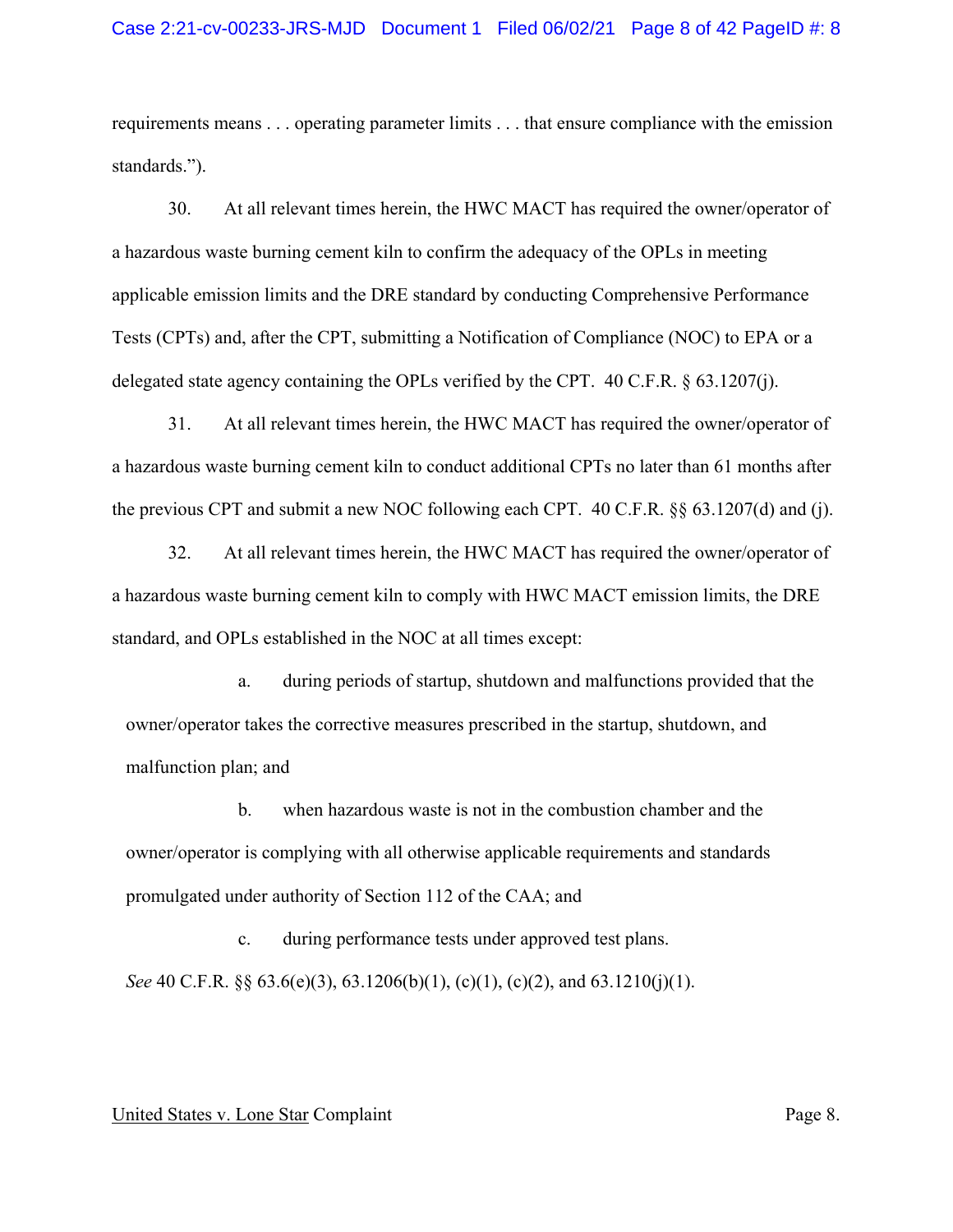33. At all relevant times herein, the HWC MACT has required the owner/operator of a hazardous waste burning cement kiln to operate only under the operating requirements specified in its NOC and comply with applicable emission limits and standards by complying with the OPLs relevant to each limit or standard. Failure to comply with an OPL relevant to an emission limit or standard constitutes failure to comply with that emission limit or standard unless the owner/operator can establish the exemptions set forth in Paragraph 32.a-c above. *See*  40 C.F.R. § 63.1206(c)(1).

34. At all relevant times herein, the HWC MACT has required that to comply with the doxin and furans emission standard and with emission limits for semivolatile and low volatility metals, the owner/operator must comply with the OPL for the maximum gas temperature at the inlet to an electrostatic precipitator (ESP) or baghouse. 40 C.F.R.  $§ 63.1209(k)(1)(i), (n)(1).$ 

35. At all relevant times herein, the HWC MACT has required the owner/operator of a hazardous waste burning cement kiln to operate the kiln with a functioning automatic waste feed cut off (AWFCO) system that immediately and automatically cuts off the hazardous waste feed to the kiln when any OPL established under 40 C.F.R. § 63.1209 has been violated. 40 C.F.R.  $\S 63.1206(c)(3)(i)(A)$ . The HWC MACT further provides that where the AWFCO system fails to automatically and immediately cut off the flow of hazardous waste upon exceedance of an OPL, the owner/operator has failed to comply with the HWC MACT AWFCO requirements and the owner/operator must "cease feeding hazardous waste as quickly as possible." 40 C.F.R § 63.1206(c)(3)(iv).

### United States v. Lone Star Complaint Page 9.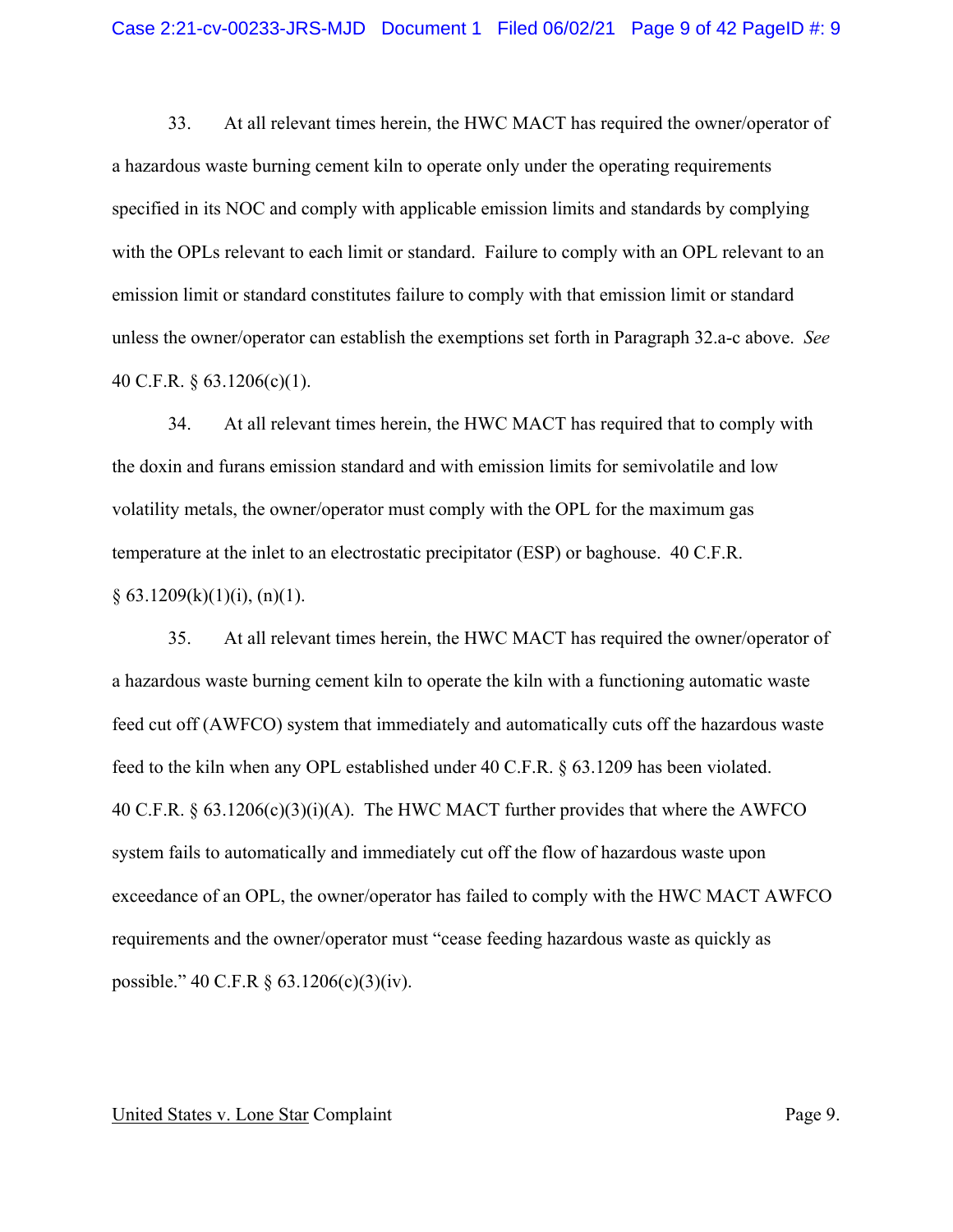36. At all relevant times herein, the HWC MACT has required the owner/operator of a hazardous waste burning cement kiln to use continuous monitoring systems (CMS) to demonstrate compliance with the OPLs. 40 C.F.R. § 63.1209(b).

37. At all relevant times herein, the HWC MACT has required the owner/operator of a hazardous waste burning cement kiln to continuously measure minimum temperature of each combustion chamber on an hourly rolling average basis at a location that best represents, as practicable, the bulk gas temperature in the combustion zone.  $40 \text{ C.F.R.}$  §  $63.1209(j)(1)$ .

38. At all relevant times herein, the HWC MACT has required the owner/operator of a hazardous waste burning cement kiln to submit to EPA written reports for each set of 10 exceedances of an emission standard or operating requirement while hazardous waste remains in the combustion chamber during a 60-day block period. 40 C.F.R.  $\S 63.1206(c)(3)(vi)(A)$ . The reports must document the exceedances and result of investigation and corrective action taken and must be submitted to EPA within five calendar days of the 10th exceedance. *Id.* 

39. At all relevant times herein, the HWC MACT has required for each set of 10 exceedances of an emission standard or operating requirement while hazardous waste remains in the combustion chamber of a hazardous waste burning cement kiln during a 60-day block period, that the owner/operator of the kiln within 45 days of the 10th exceedance, complete an investigation of the cause of each exceedance; evaluate approaches to minimize the frequency, duration, and severity of such future exceedances; revise the startup, shutdown, and malfunction plan (SSM Plan) as warranted by the evaluation to minimize the frequency, duration, and severity of such exceedance; record the results of the investigation and evaluation in the operating record; and include a summary of the investigation and evaluation, and any changes to

### United States v. Lone Star Complaint Page 10.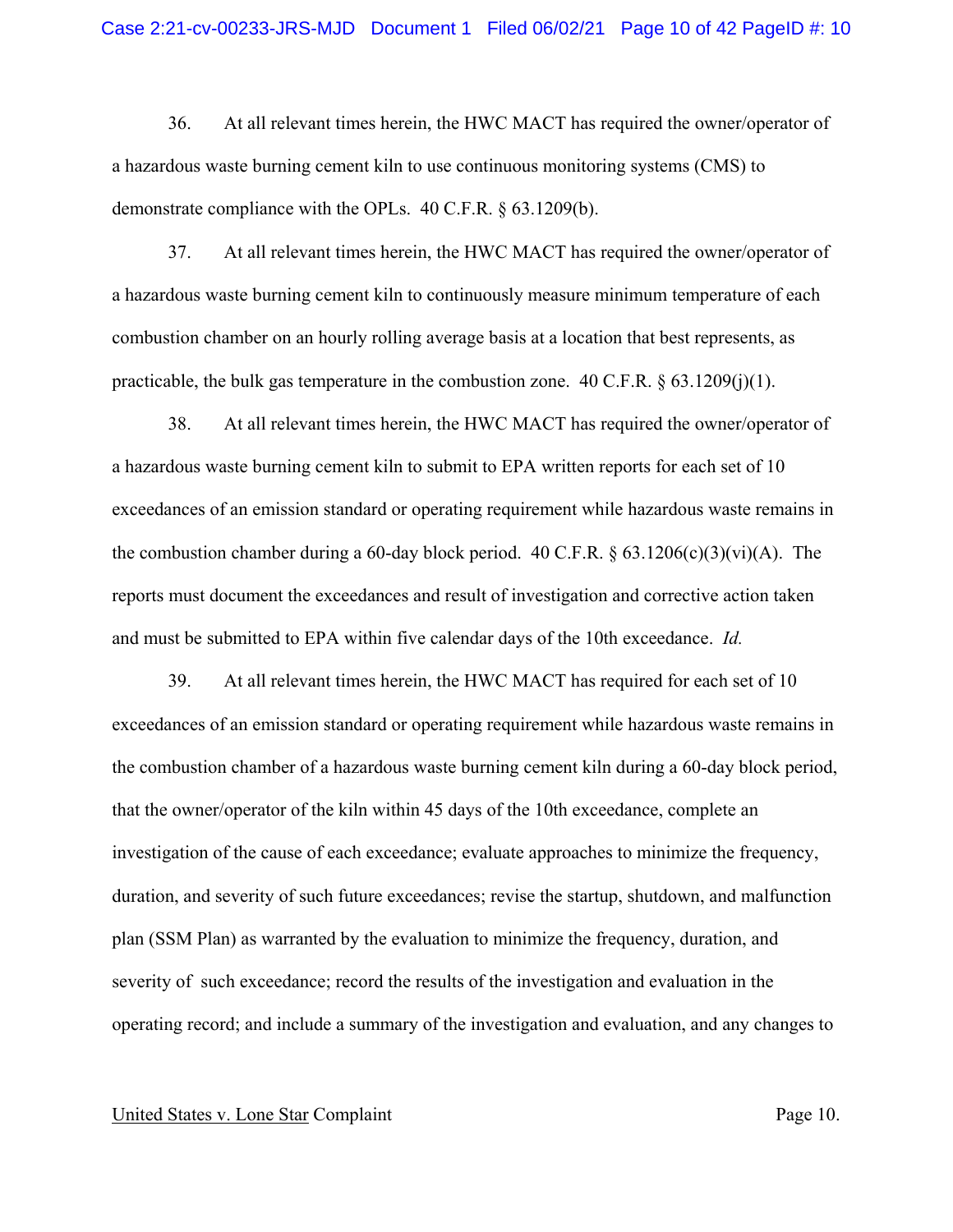the SSM Plan, in an excess emissions report under NESHAP Subpart A, 40 C.F.R. § 63.10(e)(3). 40 C.F.R. § 63.1206(c)(1)(v).

#### D. **NESHAP Subpart LLL (PC MACT)**

40. Pursuant to Section 112(c) of the CAA, 42 U.S.C. § 7412(c), EPA has identified portland cement plants as a category of sources of HAPs and in 1999 promulgated NESHAP/MACT regulations for such sources that are codified at 40 C.F.R. Part 63, Subpart LLL ((§§ 63.1340-1359) (PC MACT). EPA has amended the PC MACT from time to time including, relevant to this Complaint, in 2010, 2011, 2013, 2015, and 2017.

41. At all relevant times herein, the PC MACT has imposed requirements and emission standards on the owner/operator of each new and existing portland cement plant which is a major source of HAPs. 40 C.F.R. § 63.1340 *et seq*.

42. At all relevant times herein, the PC MACT has defined "portland cement plant" as "any facility manufacturing portland cement." 40 C.F.R. § 63.1341.

43. At all relevant times herein, "affected sources" subject to the PC MACT have consisted of "new sources" and "existing sources" and the PC MACT has defined "new source" as a portland cement plant that commenced construction or reconstruction after May 6, 2009 and "existing source" as "any affected source that is not a new source." 40 C.F.R. §§ 63.2, 63.1341, 63.1342.

44. At all relevant times herein, the PC MACT has prohibited the owner/operator of various components of a portland cement plant, including a raw material, clinker, or finished product storage bin and conveying system transfer point, from causing to be discharged

### United States v. Lone Star Complaint Page 11.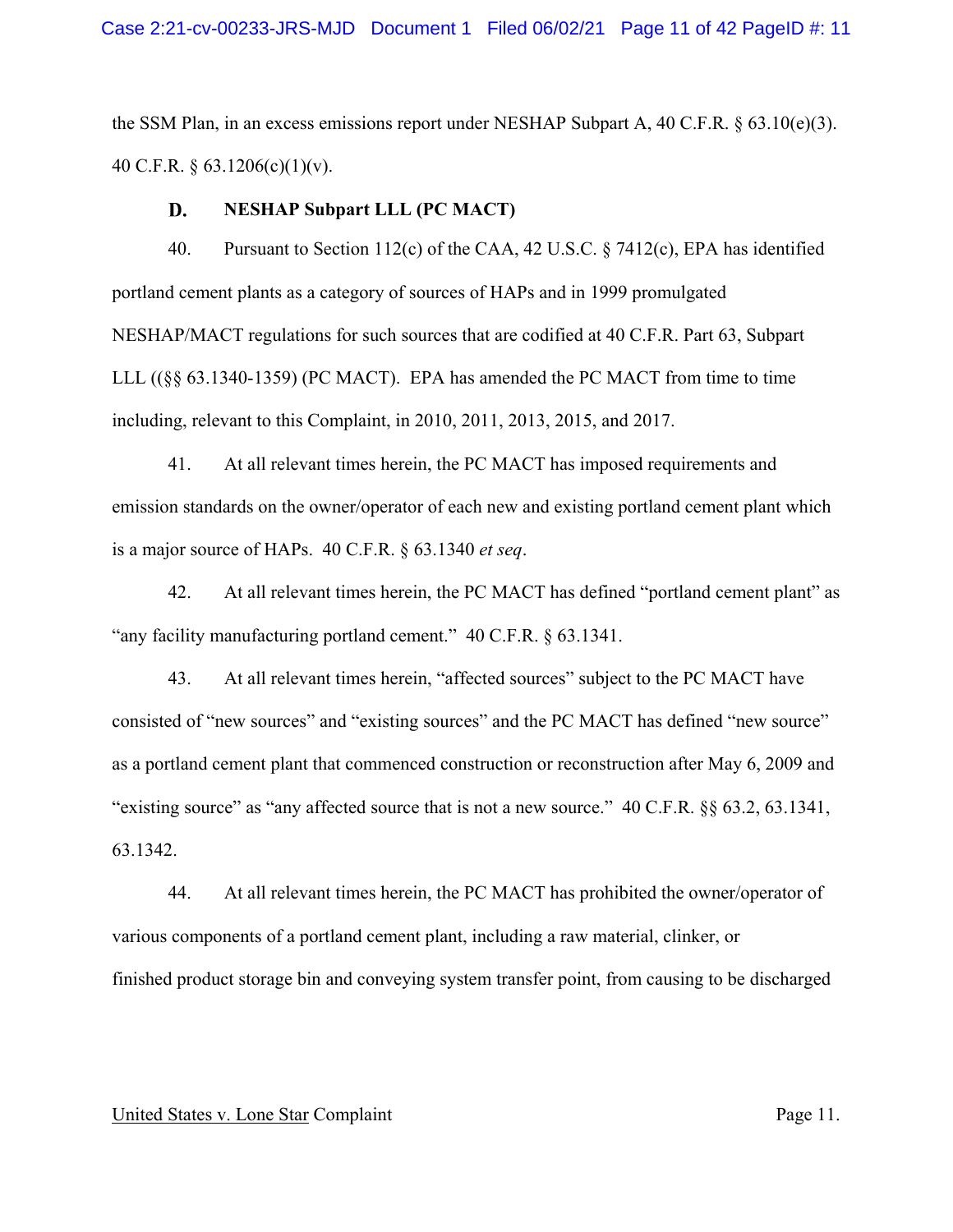from these affected sources any gases which exhibit opacity in excess of 10 percent. 40 C.F.R. § 63.1345

45. At all relevant times herein, the PC MACT has required that the owner/operators of storage bins subject to the opacity limit in the PC MACT to conduct monthly 10-minute visible emissions monitoring in accordance with 40 C.F.R. Part 60, Appendix A EPA Method 22. 40 C.F.R. § 1350(f)(1).

46. At all relevant times herein, the PC MACT has required that the owners/operators of affected sources comply with the recordkeeping provisions of NESHAP Subpart A, 40 C.F.R. § 63.10(b)(2)(viii), which requires that records of all opacity and visible emissions be maintained for at least five years. *See* 40 C.F.R. § 63.1355(b).

#### E. **Off-Site Waste and Recovery Operations MACT**

47. Pursuant to Section 112 of the CAA, 42 U.S.C. § 7412, EPA promulgated the NESHAP/MACT regulations for Off-Site Waste and Recovery Operations, codified at 40 C.F.R. Subpart DD (40 C.F.R. §§ 63.680-698) (Off Site Waste MACT).

48. At all relevant times herein, the Off-Site Waste MACT requirements have applied to the owner/operator of a "plant site" that is a major source of HAPs and has a waste management operation that receives off-site material and is regulated as a hazardous waste treatment, storage, and disposal facility under Resource, Conservation and Recovery Act (RCRA) regulations codified at 40 CFR Parts 264 or 265. 40 C.F.R. § 63.680(a).

49. At all relevant times herein, the Off-Site Waste MACT has defined "plant site" to be all contiguous or adjoining property that is under common control including properties that are separated only by a road or other public right-of-way. Common control includes properties

#### United States v. Lone Star Complaint Page 12.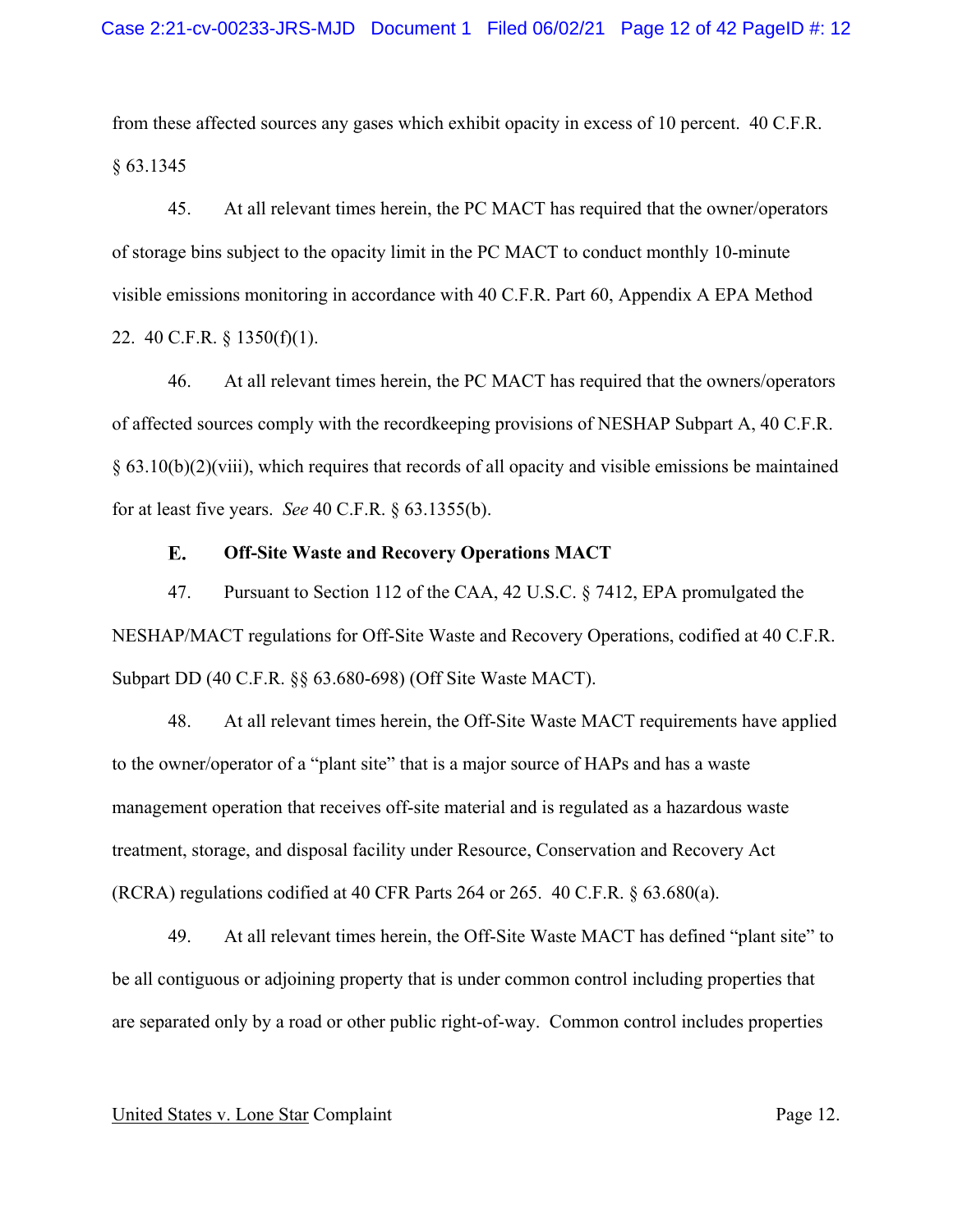that are owned, leased, or operated by the same entity, parent entity, subsidiary, or any combination thereof. 40 C.F.R. § 63.681.

50. At all relevant times herein, the affected sources subject to the Off-Site Waste MACT have consisted of "new sources" and "existing sources" and the Off-Site Waste MACT has defined "new source" as an affected source for which construction or reconstruction commences on or after October 13, 1994 and "existing source" as any source that commenced construction or reconstruction before October 13, 1994. 40 C.F.R.  $\S$  63.680(e).

51. At all relevant times herein, the Off-Site Waste MACT has applied "affected sources" within the plant sites subject to the Off-Site Waste MACT including, *inter alia,* 

a. process vents associated with waste management units and equipment components (40 C.F.R.  $\S 63.680(c)(1)$ ); and

b. the entire group of equipment components for which each component meets all of the following conditions: (i) the equipment component is a pump, compressor, agitator, pressure relief device, sampling connection system, open-ended valve or line, valve, connector, or instrumentation system; (ii) the equipment component contains or contacts offsite material having a total HAP concentration equal to or greater than 10 percent by weight; and (iii) the equipment component is intended to operate for 300 hours or more during a calendar year in off-site material service. 40 C.F.R.  $\S 63.680(c)(3)$ .

52. At all relevant times herein, the Off-Site Waste MACT has required the owner/operator of existing affected sources that received off-site material for the first time before February 1, 2000, to achieve compliance with the requirements of the Off-Site Waste MACT on

#### United States v. Lone Star Complaint Page 13.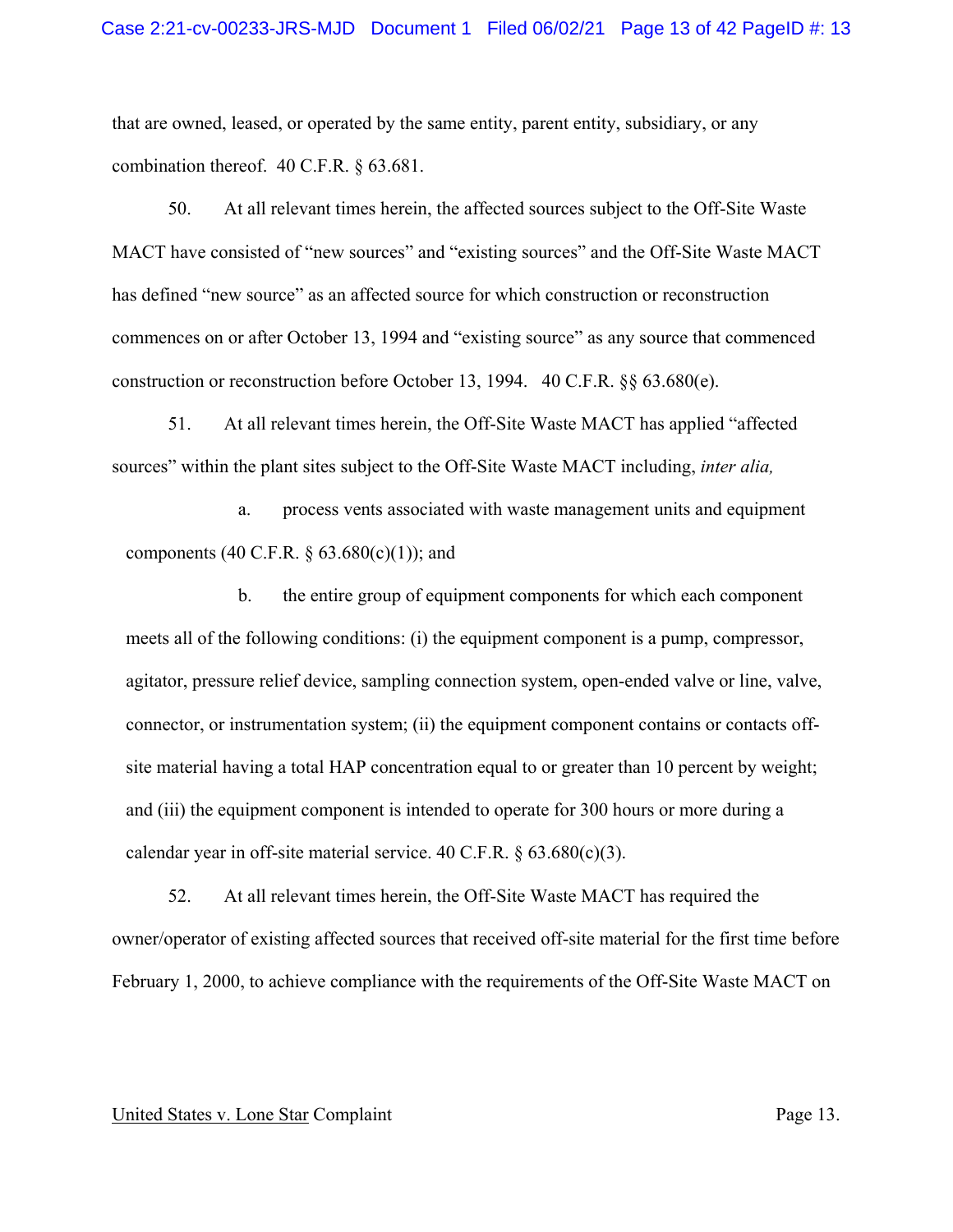or before February 1, 2000, unless an extension has been granted by the Administrator as provided in 40 C.F.R. § 63.6(i). 40 C.F.R. § 63.680(e).

53. At all relevant times herein, the Off-Site Waste MACT has required the owner/operator of affected sources to either: (1) monitor the operation of the carbon adsorption system with a continuous monitoring system to measure and record the daily average concentration level of organic compounds including total hydrocarbons (THC) in the exhaust gas stream from the control device or at an interval no greater than 20 percent of the time required to consume the total carbon working capacity at predetermined interval; or (2) replace the carbon canister or the carbon in the control device on a regular schedule, and when carbon breakthrough is indicated, immediately replace either the existing carbon canister with a new carbon canister or fresh carbon. 40 C.F.R. § 63.693(d).

54. At all relevant times herein, the Off-Site Waste MACT has covered equipment leaks from each equipment component that is part of an affected source and required the owner/operator of an affected source to control equipment leaks by implementing leak detection and control measures in accordance with the standards specified in 40 C.F.R. § 63.691, which require the owner/operator to operate each pressure relief device in gas/vapor service with an instrument reading of less than 500 ppm above background as detected by Method 21 of 40 CFR Part 60, Appendix A. *See* 40 C.F.R § 63.683(d); 40 C.F.R. § 691(c)(1).

55. At all relevant times herein, the Off-Site Waste MACT has required the owner/operator of an affected source to monitor for leaks in affected sources using Method 21. 40 C.F.R. § 63.691(b)(1) and (2) (incorporating requirements of 40 C.F.R. §§ 61.241-247, 63.161-182).

#### United States v. Lone Star Complaint Page 14.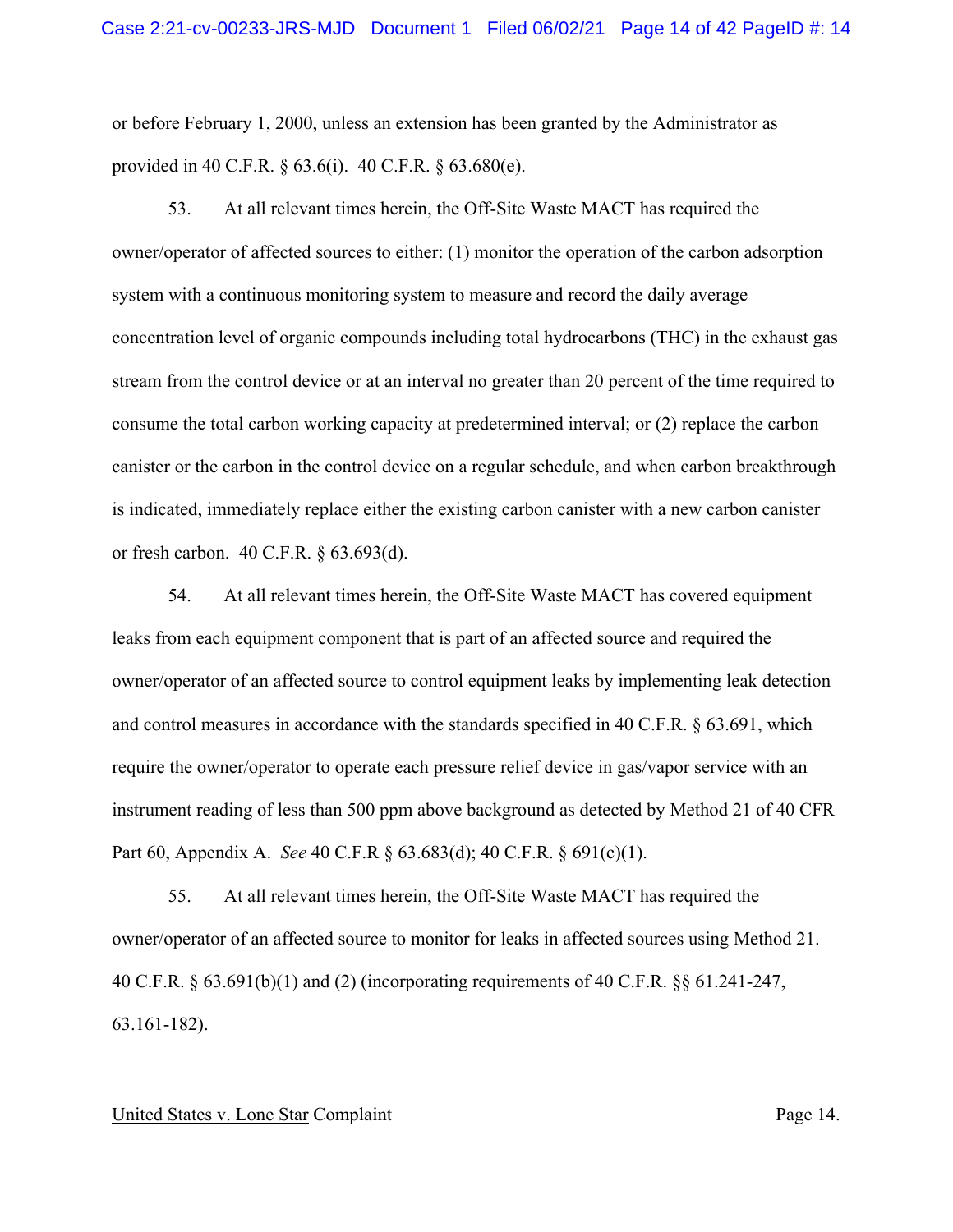56. At all relevant times herein, the Off-Site Waste MACT has required the owner/operator of an affected source to calibrate the leak detection instrument before use on each day utilizing calibration gases at zero air (less than 10 ppmv hydrocarbon in air) and a mixture of methane or n-hexane in air at a concentration of approximately, but less than, 10,000 ppv. 40 C.F.R.  $§$  63.694(k).

#### F. **Indiana SIP**

57. Section 110 of the CAA, 42 U.S.C. § 7410, requires each state to adopt, and submit to EPA for approval, a state implementation plan (SIP) that provides for the implementation, maintenance, and enforcement of national ambient air quality standards (NAAQS) for particular pollutants, including particulate matter. An EPA-approved state implementation plan is also independently enforceable by the federal government under Section 113 of the CAA, 42 U.S.C. § 7413.

58. EPA has approved the Indiana SIP which is codified at 326 IAC 5. 40 C.F.R. Part 52 Subpart P (40 C.F.R. § 52.769 *et seq*.); 67 Fed. Reg. 46,589 (July 16, 2002).

59. At all relevant times herein, the EPA-approved Indiana SIP at 326 IAC 5-1-2 has required that opacity from a source or a facility shall not exceed an average of 40% in any one six-minute average.

#### $G<sub>r</sub>$ **Title V of the CAA**

60. Title V of the CAA and the regulations promulgated thereunder establish an operating permit program for certain sources, including "major sources." 42 U.S.C. § 7661a(a). Under Title V and regulations promulgated thereunder all "applicable requirements" for

#### United States v. Lone Star Complaint Page 15.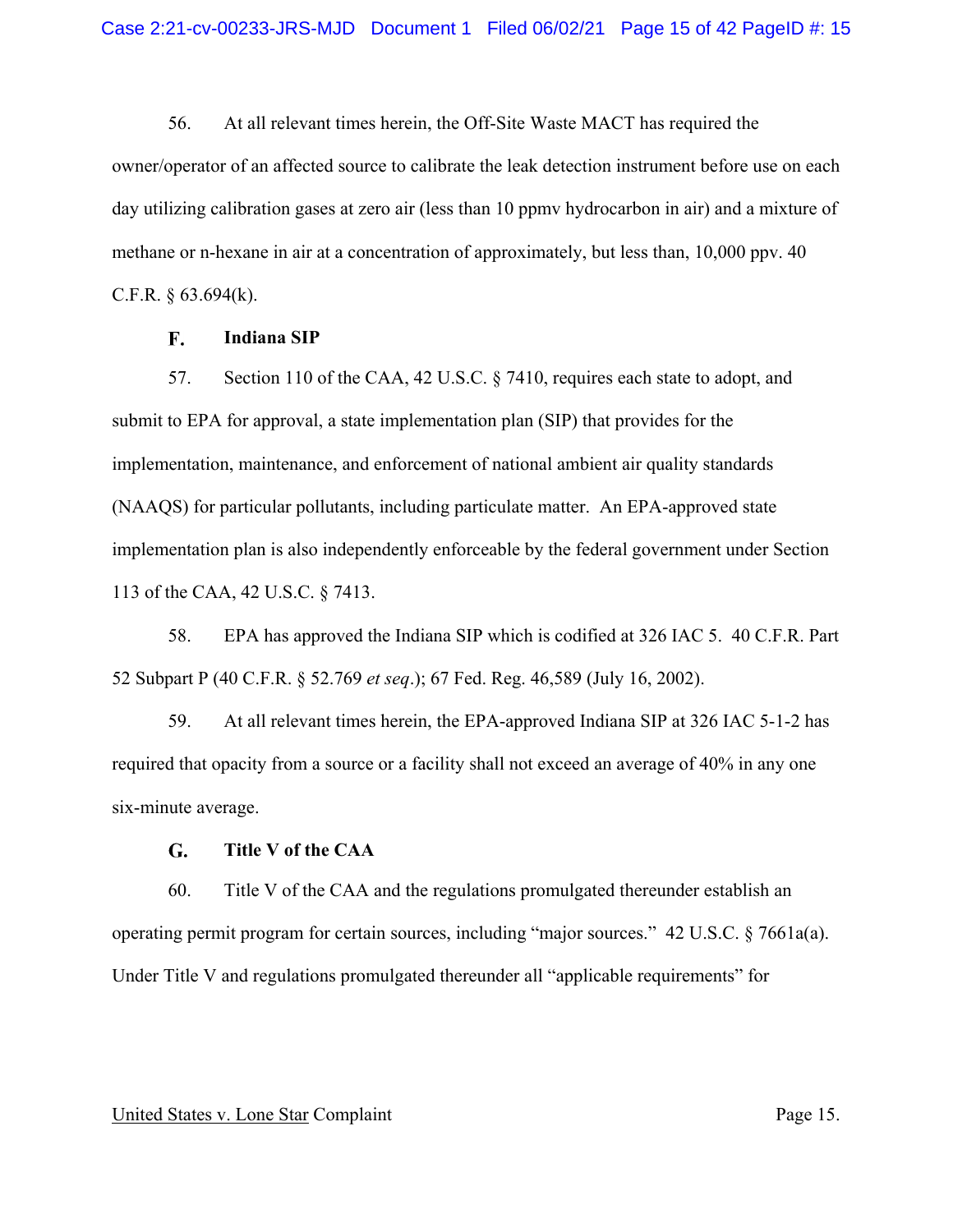compliance with the CAA, including NESHAP/MACT requirements, are set forth in one operating permit known as a Title V permit. 42 U.S.C. § 7661c(a) and 40 C.F.R. § 70.6(a).

61. Pursuant to Section 502(b) of the CAA, EPA promulgated regulations implementing the requirements of Title V and establishing the minimum elements of a Title V permit program to be administered by any state or local air pollution control agency and approved by EPA. 57 Fed. Reg. 32,250 (July 21, 1992). 42 U.S.C. § 7661a(b).

62. Section 113 of the CAA provides that state-issued Title V permits are federally enforceable. 40 U.S.C. § 7413(b)(2).

63. EPA approved the Title V program of the State of Indiana on November 30, 2001. *See* 40 C.F.R. Part 70, Appendix A.

64. The CAA, federal Title V regulations, and Indiana Title V regulations provide that no source subject to Title V may operate except in compliance with a Title V permit. 42 U.S.C. § 7661a(a); 40 C.F.R. §§ 70.1(b) and 70.7(b); 326 IAC 2-7-3.

#### H. **CAA Enforcement Authorities**

65. Section 113(a) of the CAA, 42 U.S.C. § 7413(a), authorizes EPA to commence a civil action for civil penalties against any person who has violated any requirement or prohibition of the CAA or regulations promulgated thereunder, including NESHAP/MACT regulations, or who has violated any applicable state permit or implementation plan (including the Indiana SIP and Title V permits issued by the State of Indiana).

66. Section 113(b) of the CAA, 42 U.S.C. § 7413(b), authorizes the Court to enjoin a violation, to require compliance, to assess a civil penalty, and to award any other appropriate relief for each violation.

### United States v. Lone Star Complaint Page 16.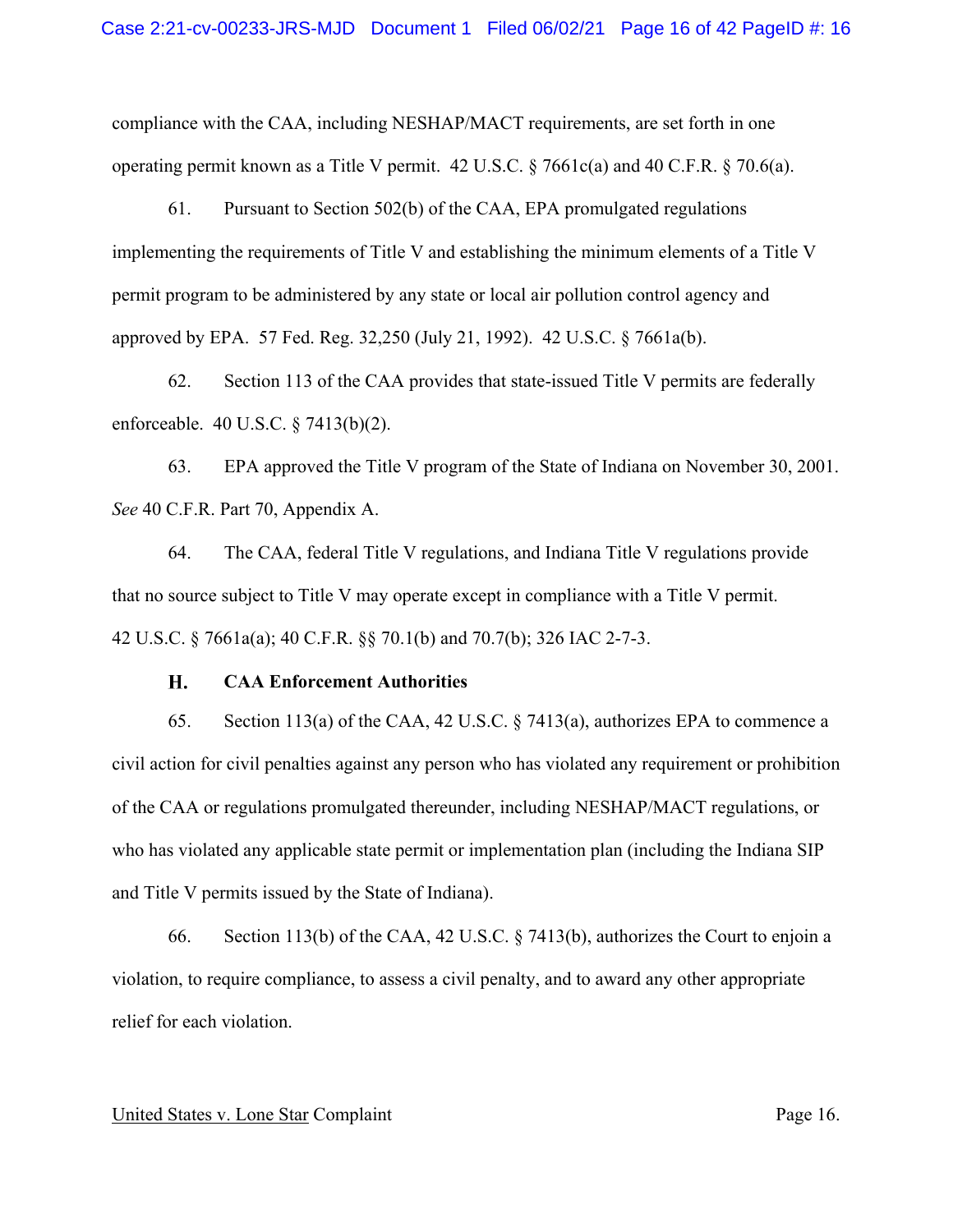67. Section 113(b) of the CAA, 42 U.S.C. § 7413(b), as amended by the Federal Civil Penalties Inflation Adjustment Act of 1990, 28 U.S.C. § 2461, and the Debt Collection Improvement Act, 31 U.S.C. § 3701, provides that any person who fails to comply with the CAA, its regulations, applicable SIP, or Title V Permit, shall be subject to civil penalties up to \$37,500 per day per violation for violations of the CAA that occurred between January 12, 2009 and November 2, 2015, and up to \$102,638 per day per violation for violations that occurred after November 3, 2015 if the penalty is assessed on or after December 23, 2020. See 40 C.F.R. § 19.4; 85 Fed. Reg. 83,821751 (Dec. 23 13, 2020).

68. Section 113(e) of the CAA, 42 U.S.C. § 7413(e), provides that penalties shall continue to accrue until the violator establishes that continuous compliance has been achieved.

69. EPA CAA regulations promulgated pursuant to the CAA, provide, inter alia, that any failure by a person to comply with any provision of 40 C.F.R. Part 52, or with any approved SIP provision, shall render such person in violation of the applicable SIP, and subject to enforcement action pursuant to Section 113 of the CAA, 42 U.S.C. §7413. 40 C.F.R. § 52.23.

# **II. APPLICABLE STATE LAW AUTHORITIES**

70. IDEM has issued air regulations that incorporate by reference the requirements and prohibitions in NESHAP Subpart A, the HWC MACT, the PC MACT, and Off-Site Waste MACT. *See* 326 IAC 20-1-1 (incorporating NESHAP Subpart A); 326 IAC 20-28-1 (incorporating the HWC MACT); 326 IAC 20-27-1 (incorporating the PC MACT); 326 IAC 20- 23-1 (incorporating the Off-Site Waste MACT).

71. Pursuant to Indiana Code §§ 13-13-5-1 and 13-13-5-2, Indiana may seek injunctive relief and civil penalties for the violations alleged herein. In addition, pursuant to

#### United States v. Lone Star Complaint Page 17.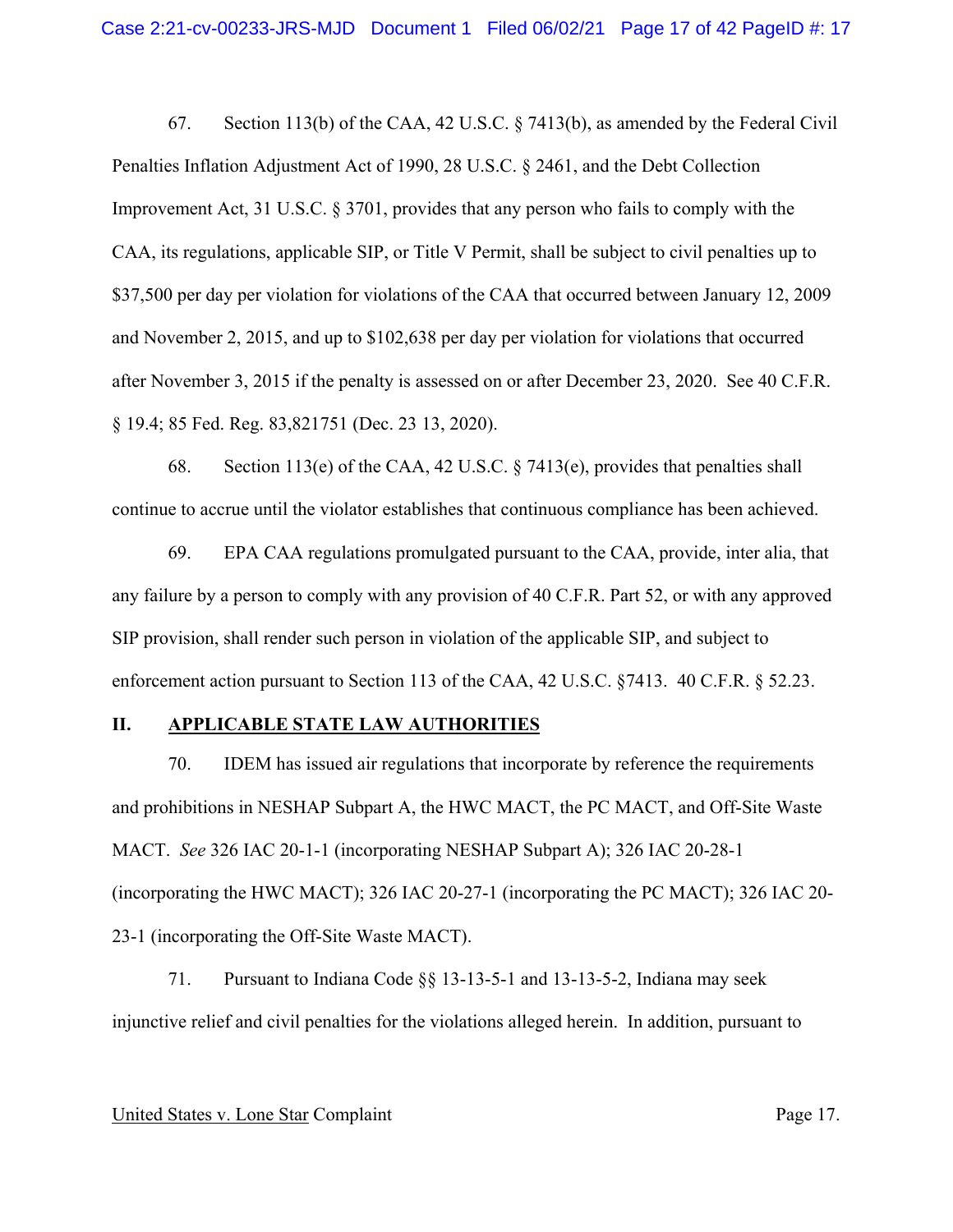Indiana Code § 13-30-4-1, IDEM may recover a civil penalty not to exceed \$25,000 per day of any violation of air pollution control laws in a civil action commenced in any court with jurisdiction.

## **GENERAL ALLEGATIONS**

72. The Facility is located at 3301 S. County Road, in Greencastle, Indiana 46135.

73. The Facility produces cement for use in the production of concrete and concrete products.

74. At all relevant times herein, Defendant has been the "owner" and "operator" of the Facility within the meaning of the CAA, NESHAP Subpart A, the HWC MACT, the PC MACT and the Off-Site Waste MACT, federal Title V regulations, Indiana Title V regulations, Indiana Code, Indiana Administrative Code, Indiana SIP, and State of Indiana authorities that incorporate the above-listed federal regulations. *See, e.g.,* 42 U.S.C. §§ 6924, 6925, 7412(a)(9), 7413(b), 7661a; 40 C.F.R. §§ 63.1-63.4, 63.680 *et seq*. 63.1200 *et seq*. (including definition of "you"), 63.1340 *et seq.*, 70 *et seq.*, 326 IAC 1-2-51; 326 IAC 20-1-1 (incorporating NESHAP Subpart A); IC 13-11-2-151; 326 IAC 20-28-1 (incorporating the HWC MACT); 326 IAC 20- 27-1 (incorporating the PC MACT); 326 IAC 20-23-1 (incorporating the Off-Site Waste MACT).

75. At all relevant times herein, the Facility has emitted "air pollutants" and "regulated pollutants" within the meaning of the CAA and Indiana SIP, including particulate matter (PM) and opacity, and emitted or has had the potential to emit in the aggregate, 10 TPY or more of any HAP or 25 TPY or more of any combination of HAPs within the meaning of Section

### United States v. Lone Star Complaint Page 18.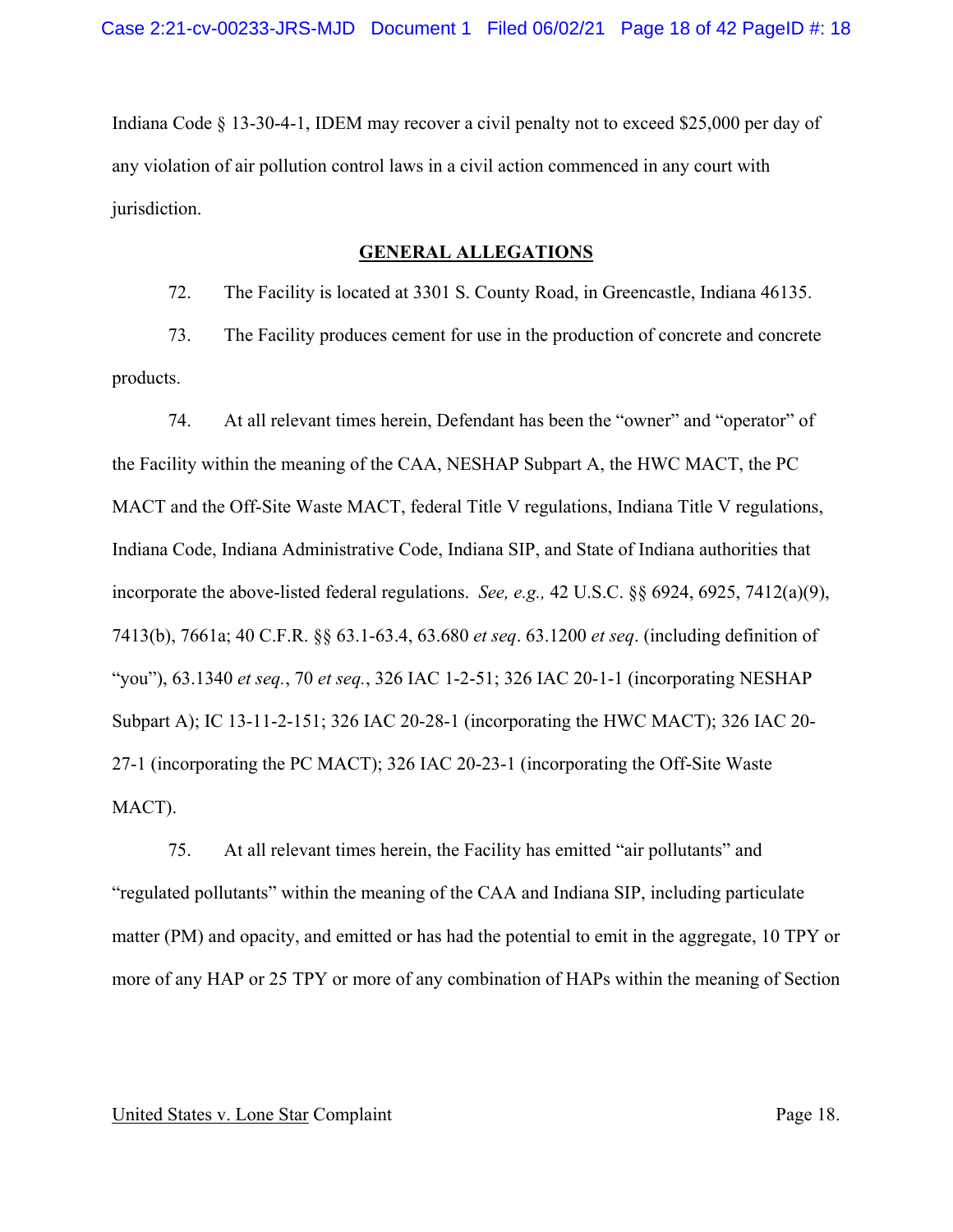112 of the CAA and the Indiana SIP. *See* 42 U.S.C. §§ 7408, 7410, 7412; 7602(g); 40 C.F.R. § 63.2; 326 IAC 1-2-33.5, 326 IAC 1-2-52, 326 IAC 1-2-66; 326 IAC 2-1.1(8).

76. At all relevant times herein, the Facility has been a "stationary source," "major stationary source," "major source" and "Part 70 Source" within the meaning of the CAA, NESHAP Subpart A, the HWC MACT, the PC MACT and the Off-Site Waste MACT, federal Title V regulations, Indiana Title V regulations, Indiana SIP, and the State of Indiana authorities that incorporate the above-listed federal regulations. *See, e.g.,* 42 U.S.C. §§ 7412; 7602(z), 7661 and 40 C.F.R. §§ 60.1-60.4, 63.680, 63.1200, 63.1340; 70.2; 326 IAC 20-1-1 (incorporating NESHAP Subpart A regulations); 326 IAC 20-28-1 (incorporating the HWC MACT); 326 IAC 20-27-1 (incorporating the PC MACT); 326 IAC 20-23-1 (incorporating the Off-Site Waste MACT); 326 IAC 2-7-1-22, 28, 39 (Indiana Title V regulations).

77. At all relevant times herein, the Facility has been a "source" and a "facility" within the meaning of the Indiana SIP. *See* 326 IAC 5-1-2(1)(A).

78. At all relevant times herein, the Facility has had a "hazardous waste burning kiln" within the meaning of the HWC MACT and Indiana regulation that incorporates the HWC MACT because it includes a rotary kiln (Facility Kiln) which includes associated preheater or precalciner devices that produce clinker by heating limestone and other materials for subsequent production of cement for use in commerce, and that at times burns hazardous waste. *See*  40 C.F.R. §§ 63.1201-1221; 326 IAC 20-28-1 (incorporating the HWC MACT).

79. The Facility Kiln was constructed before April 20, 2004 and therefore is an "existing source" under the HWC MACT.  $40$  C.F.R.  $\S$  63.1206(a)(1).

#### United States v. Lone Star Complaint Page 19.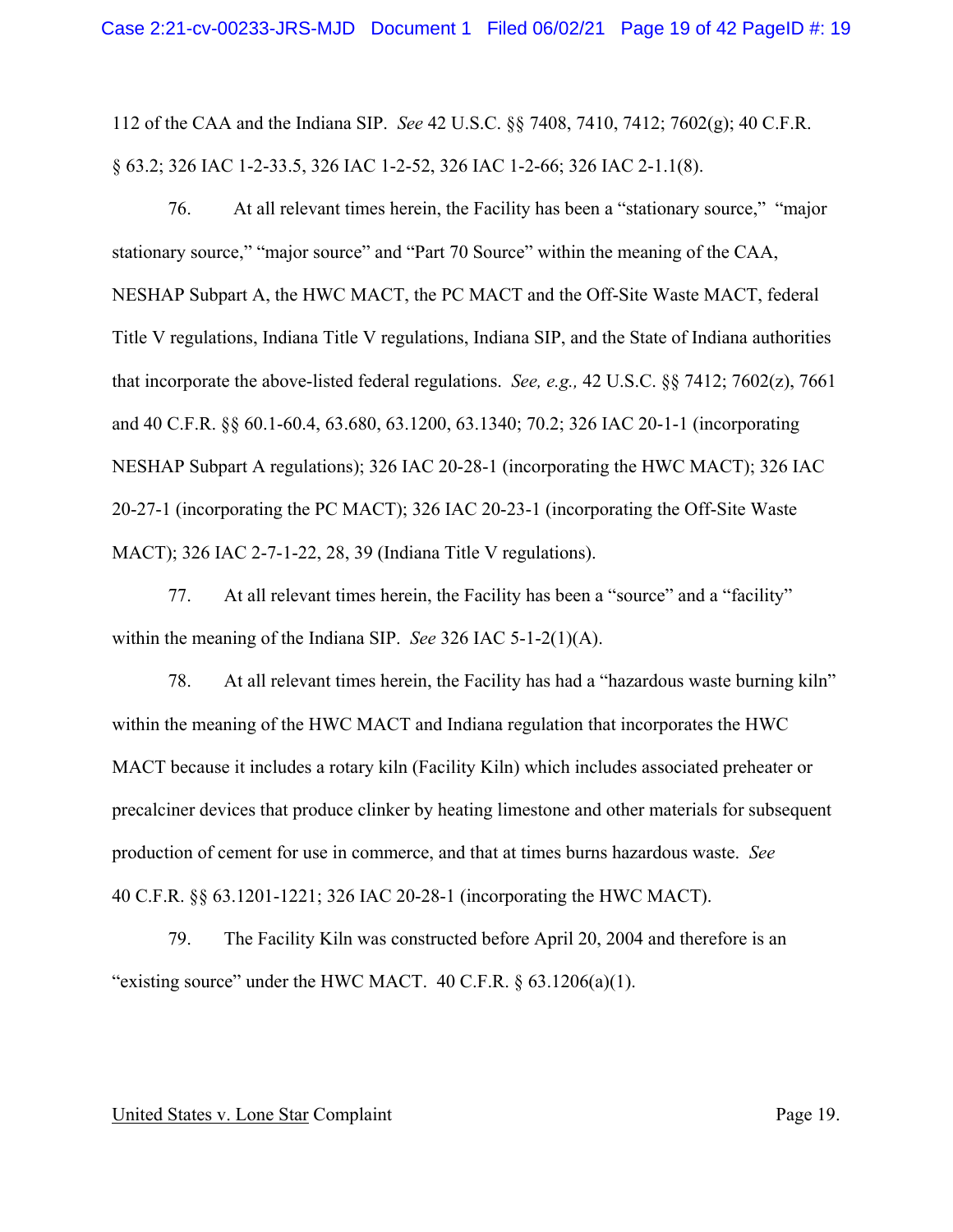80. Pursuant to HWC MACT Requirements (40 C.F.R. § 63.1207), Defendant has from time to time conducted CPTs to set OPLs and, in 2009 and November of 2014 submitted enforceable NOCs to IDEM containing the OPLs verified by the latest CPT.

81. At all relevant times herein, the Facility has had an electrostatic precipitator and baghouse within the meaning of the HWC MACT, 40 C.F.R.  $\S 63.1209(k)(1)(i)$ , (n)(1).

82. Prior to September 19, 2014, the Facility did not use a PM detection system within the meaning of the HWC MACT, 40 C.F.R.  $\S$  63.1206(c)(9).

83. At all relevant times herein, the Facility Kiln produces "clinker" by heating limestone and other materials for subsequent production of "portland cement" within the meaning of the PC MACT. 40 C.F.R. § 63.1340 *et seq.* 

84. At all relevant times herein, the Facility has been a "portland cement plant" within the meaning of the PC MACT and the Indiana regulation that incorporates the PC MACT because it manufactures portland cement. *See* 40 C.F.R. §§ 63.1340-1358; 326 IAC 20-27-1 (incorporating the PC MACT).

85. The Facility was constructed or reconstructed before May 6, 2009 and therefore is an "existing" affected source under the PC MACT, NESHAP Subpart A and State of Indiana authorities that incorporate those federal regulations. *See* 42 U.S.C. § 7412(10), 7661; 40 C.F.R. §§ 63.2, 63.1340-1358; 326 IAC 20-1-1 (incorporating NESHAP Subpart A); 326 IAC 20-27-1 (incorporating the PC MACT).

86. At all relevant times herein, the Facility included a clinker belt which is a "conveying system" and "conveying system transfer point" within the meaning of the PC

### United States v. Lone Star Complaint Page 20.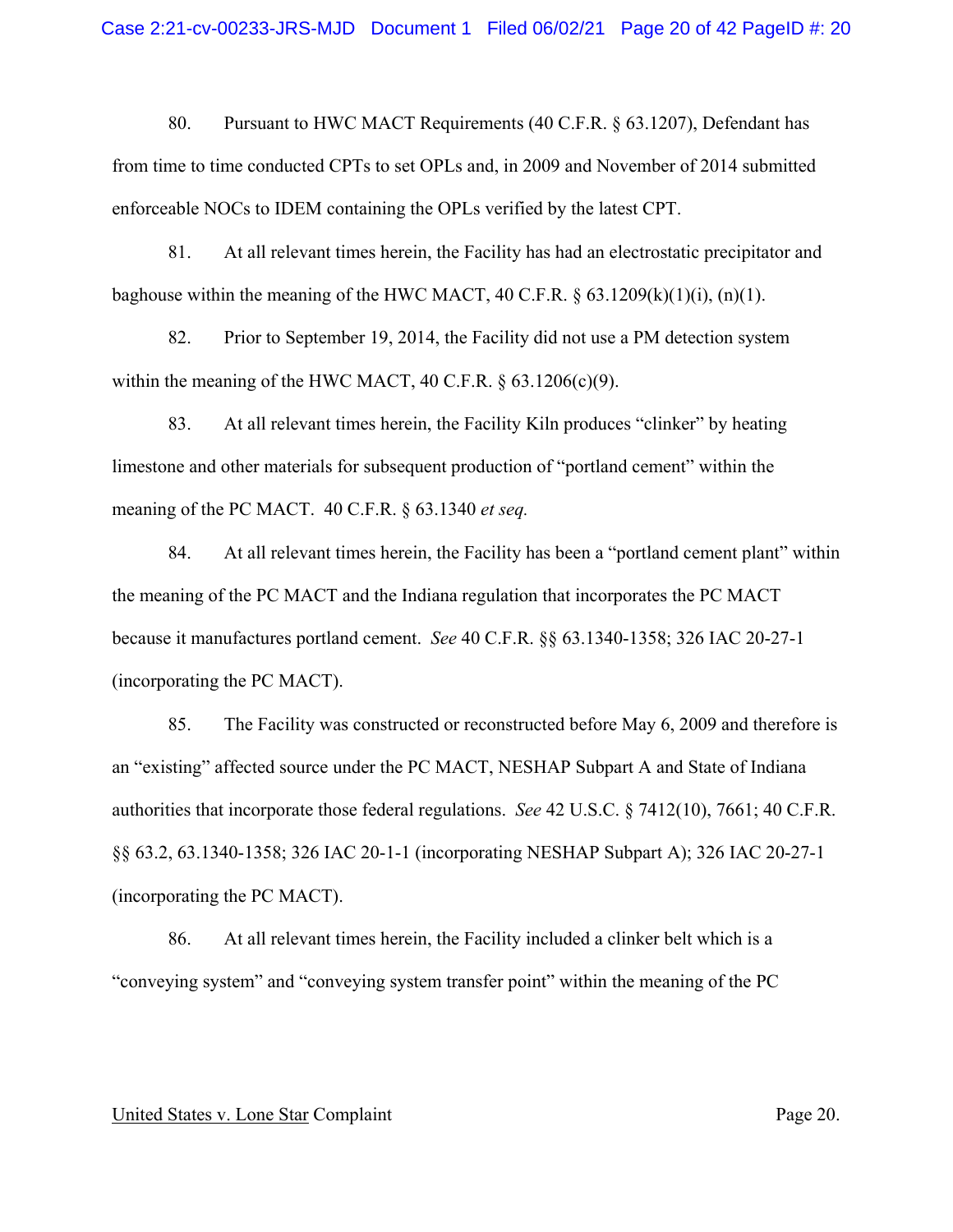MACT, and a unit known as 503L1 which is a dust collector system for the "finished product storage bin" within the meaning of the PC MACT. *See* 40 C.F.R. §§ 63.1341, 63.1345 (2012).

87. At all relevant times herein, the Facility has been a "plant site" within the meaning of the Off-Site Waste MACT, 40 C.F.R. §§ 63.680-681, because it has consisted of contiguous or adjoining property that is under common control at the Facility, including properties that are separated only by a road or other public right-of-way, owned, leased, or operated by the same entity, parent entity, subsidiary, or any combination thereof. 40 C.F.R. § 63.681.

88. At all relevant times herein, the Facility has been a "plant site" within the meaning of the Off-Site Waste MACT, and Indiana regulation that incorporates the Off-Site Waste MACT, because it has a waste management operation that receives off-site material and is regulated as a hazardous waste treatment, storage, and disposal facility under RCRA regulations codified at 40 CFR Parts 264 and 265. *See* 40 C.F.R. § 63.680(a); 326 IAC 20-23- 1(incorporating the Off-Site Waste MACT).

89. At all relevant times herein, the Facility has been an existing affected source subject to the Off-Site Waste MACT requirements because it was constructed or reconstructed before October 13, 1994 and received off-site material for the first time before February 1, 2000. *See* 40 C.F.R. § 63.680(e)(1)(i).

90. At all relevant times herein, the Facility has had, within the meaning of the Off-Site Waste MACT and Indiana regulation incorporating the Off-Site Waste MACT, process vents associated with waste management units and equipment components and groups of equipment in which (i) each component is a pump, compressor, agitator, pressure relief device,

### United States v. Lone Star Complaint Page 21.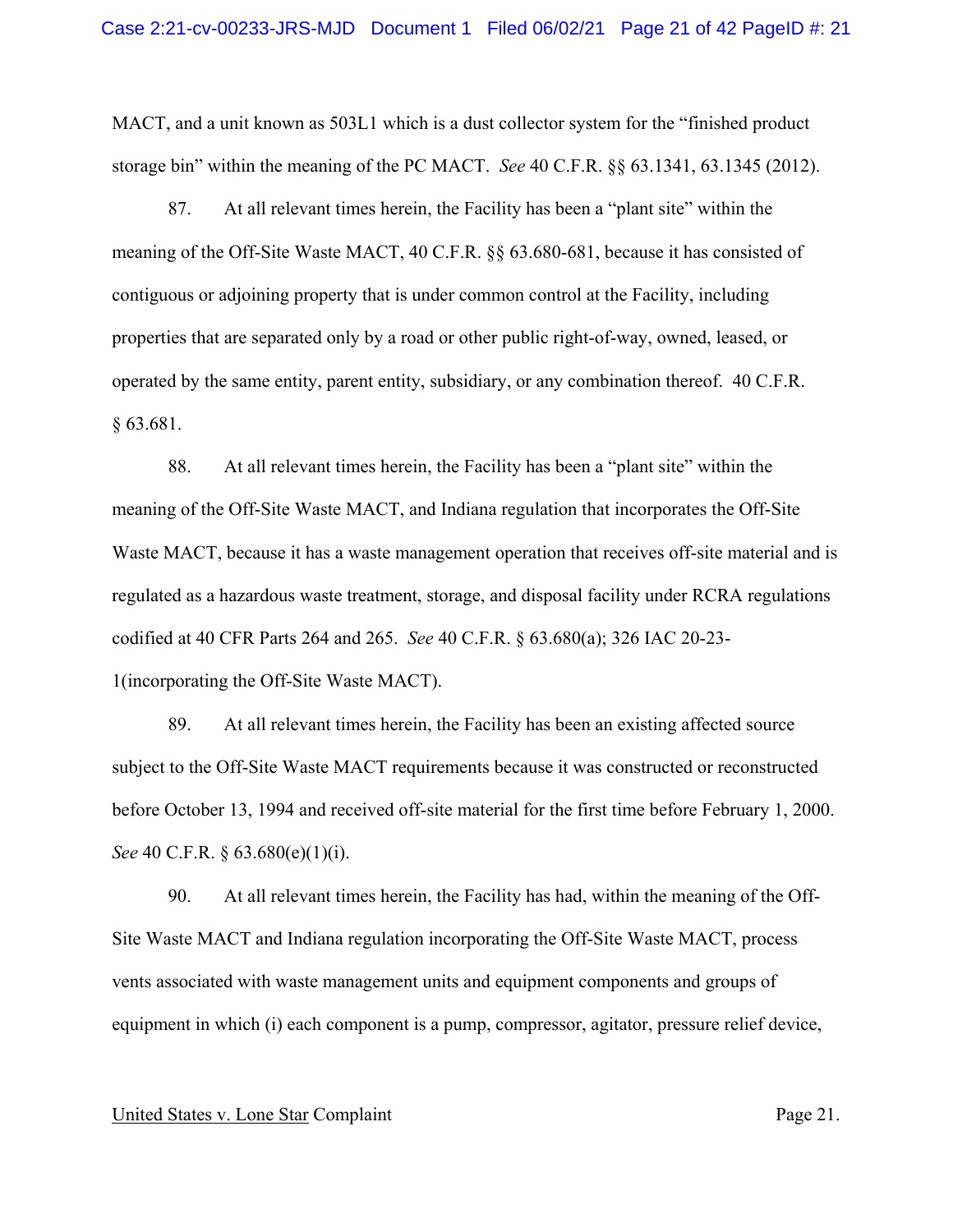sampling connection system, open-ended valve or line, valve, connector, or instrumentation system; (ii) the equipment component contains or contacts off-site material having a total HAP concentration equal to or greater than 10 percent by weight; and (iii) the equipment component is intended to operate for 300 hours or more during a calendar year in off-site material service. *See*  40 C.F.R. §§ 63.3, 63.680-81; 326 IAC 20-23-1 (incorporating the Off-Site Waste MACT).

91. At all relevant times herein, the sources listed in the foregoing Paragraph 90 were "affected sources" and "existing sources" within the meaning of the Off-Site Waste MACT, NESHAP Subpart A, and the Indiana authorities that incorporate those federal regulations. *See*  40 C.F.R. §§ 63.2, 63.680-698; 326 IAC 20-1-1 (incorporating NESHAP Subpart A); 326 IAC 20-23-1 (incorporating the Off-Site Waste MACT).

92. IDEM has issued Defendant the following permits pursuant to Title V of the CAA, 42 U.S.C. § 7661a (collectively Title V Permits), which were thereafter modified from time to time.

a. Permit No. T-133-26830-00002 Effective June 17, 2009 (2009 Title V Permit).

b. Permit No. 133-33667-00002 Effective December 22, 2014 (2014 Title V Permit).

93. The Title V permits described in Paragraphs 92.a-b above incorporate the NESHAP Subpart A, HWC MACT, PC MACT, Off-Site Waste MACT, and Indiana SIP requirements set forth in Paragraphs 17 - 64 above.

## United States v. Lone Star Complaint Page 22.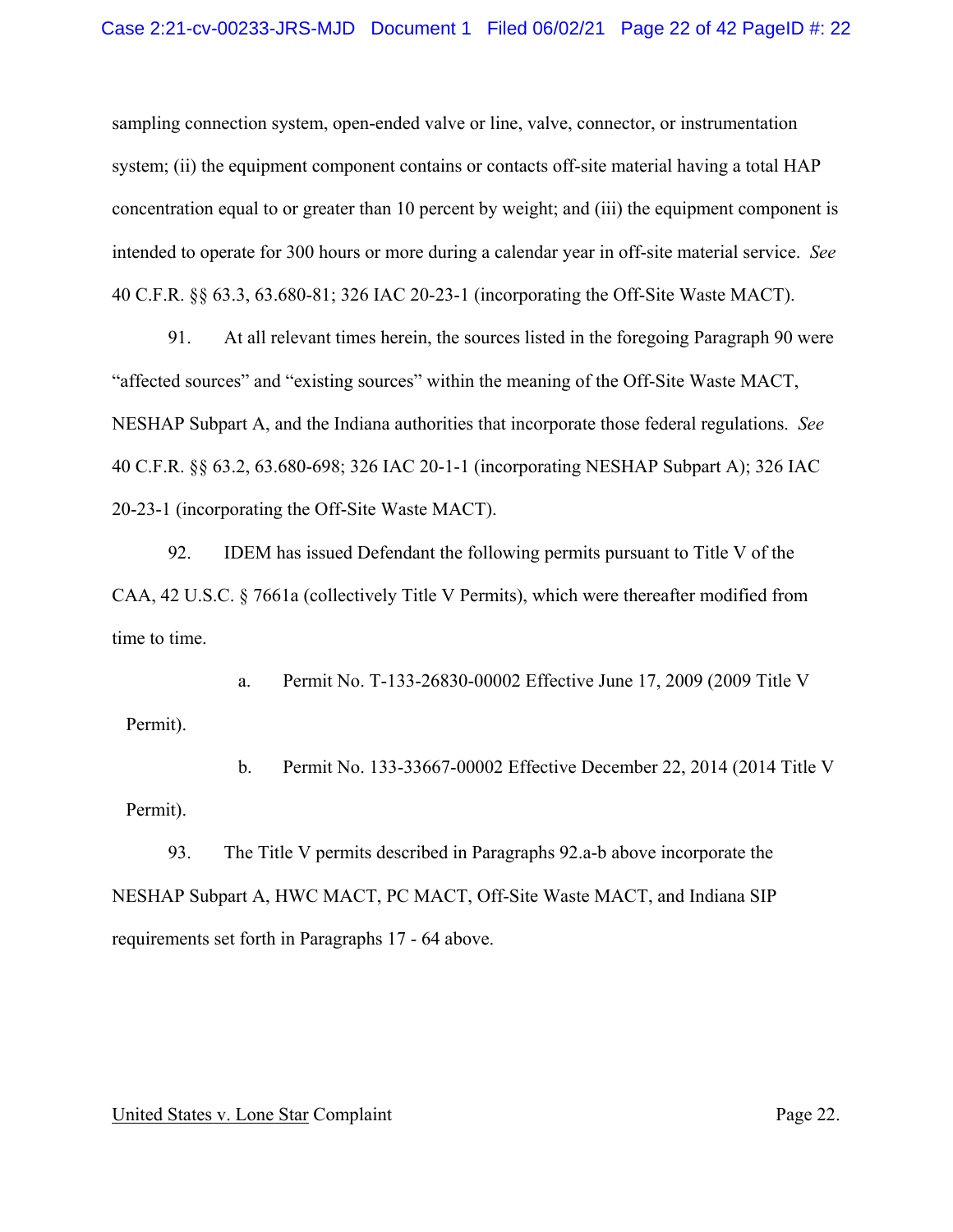94. On September 11, 2015, September 16, 2016, and March 12, 2018, EPA issued requests for information to Defendant under Section 114 of the CAA, 42 U.S.C. § 7414, in response to which Defendant provided information.

95. In December of 2013 and May of 2018, EPA and/or IDEM conducted inspections of the Facility.

96. On September 11, 2015 and May 8, 2017, EPA issued a findings and notices of violation respectively to Defendant that included some but not all of the violations alleged in this Complaint. The NOV issued on August 10, 2017 included the claim that Defendant violated Indiana SIP opacity requirements alleged in the Fifteenth Claim below.

## **CLAIMS FOR RELIEF**

## **FIRST CLAIM FOR RELIEF**

# **Opacity Exceedances in Violation of the HWC MACT, IAC and 2009 Title V Permit**

97. The allegations in Paragraphs 1-96 are hereby re-alleged and incorporated by reference as if fully set forth herein.

98. From May 12, 2012 through September of 2014, the HWC MACT, IAC and the 2009 Title V Permit prohibited Defendant from discharging from the Facility gases containing opacity greater than 20%. 40 C.F.R. § 63.1220(a)(7)(ii); 326 IAC 20-28; 20009 Title V Permit  $E.5.2(18)$ .

99. Information received from Defendant demonstrates that on multiple occasions from May 12, 2013 through September 18, 2014 Defendant exceeded the opacity limit of 20% at the Facility in violation of the HWC MACT, 40 C.F.R. § 63.1220(a)(7)(ii); 326 IAC 20-28; 2009 Title V Permit E.5.2(18).

### United States v. Lone Star Complaint Page 23.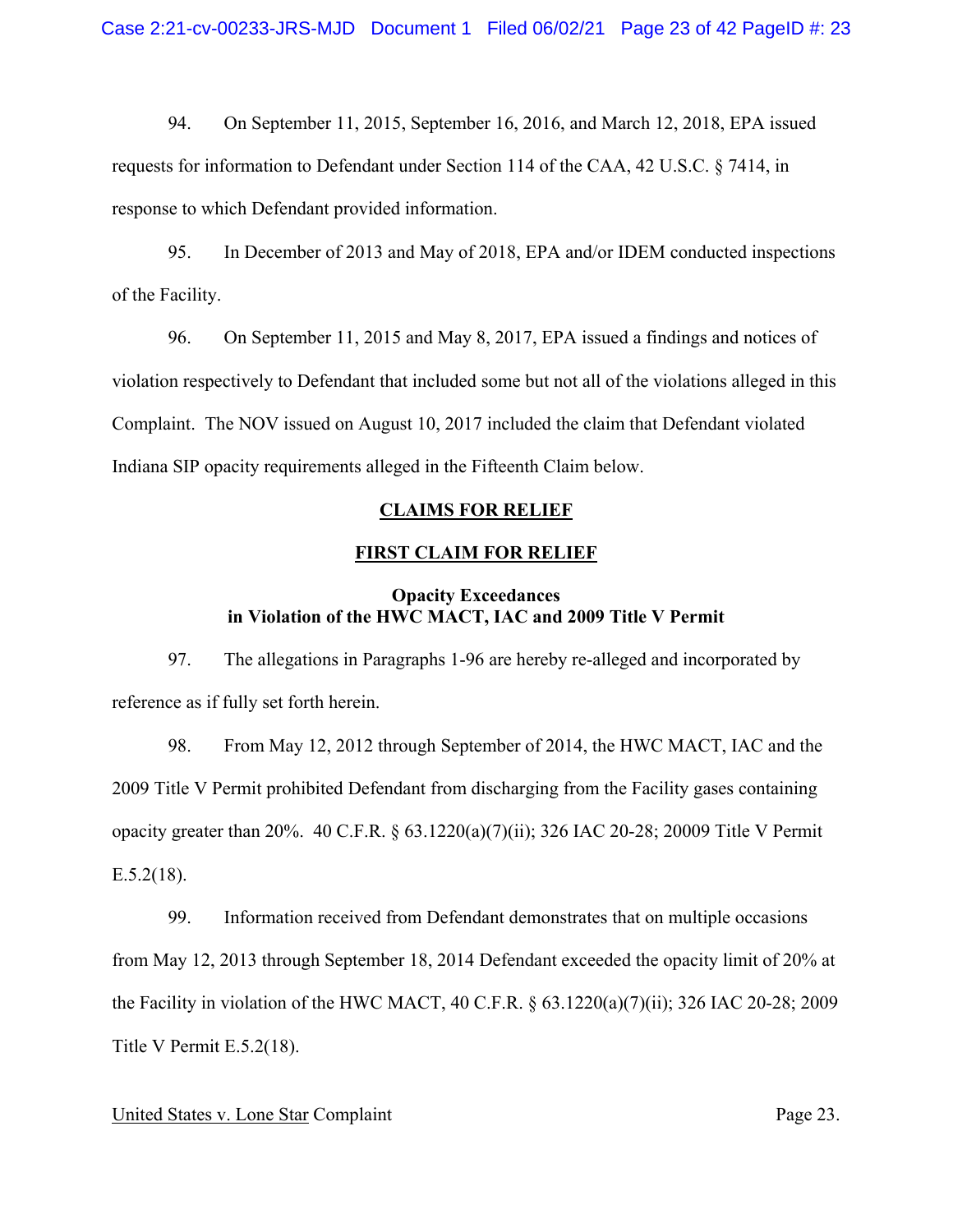42 U.S.C. § 7413(b), Defendant is liable for civil penalties to the United States up to the amounts set forth in Paragraph 67 above per day for each violation.

101. As a result of the above-listed violations and pursuant to Indiana Code §13-30-4- 1, Defendant is liable for civil penalties to the State of Indiana of not more than the amount set forth in Paragraph 71 per day for each violation.

# **SECOND CLAIM FOR RELIEF**

# **Deviation from OPL for Maximum Bypass CO in Violation of the HWC MACT, IAC and 2014 Title V Permit**

102. The allegations in Paragraphs 1-96 are hereby re-alleged and incorporated by reference as if fully set forth herein.

103. At all relevant times herein, the HWC MACT, IAC and 2014 Title V Permit prohibited Defendant from discharging or causing combustion gases to be emitted into the atmosphere that contain CO in the Facility Kiln by-pass duct in excess of 100 ppmv, over an hourly rolling average, dry basis corrected to 7% O<sub>2</sub>. 40 C.F.R.  $\S 63.1220(a)(5)(i)$ ; 326 IAC 20-28, 2014 Title V Permit E.5.2(18).

104. Information received from Defendant demonstrates that on multiple occasions from March 1, 2015 and continuing thereafter Defendant discharged and/or caused combustion gases to be emitted into the atmosphere in the Facility Kiln by-pass duct in excess of 100 ppmv, over an hourly rolling average, dry basis corrected to  $7\%$  O<sub>2</sub> in violation of the HWC MACT, 40 C.F.R. § 63.1220(a)(5)(i); 326 IAC 20-28; 2014 Title V Permit E.5.2(18).

105. Subject to a reasonable opportunity for further investigation or discovery, unless restrained by the Court these violations will continue.

### United States v. Lone Star Complaint Page 24.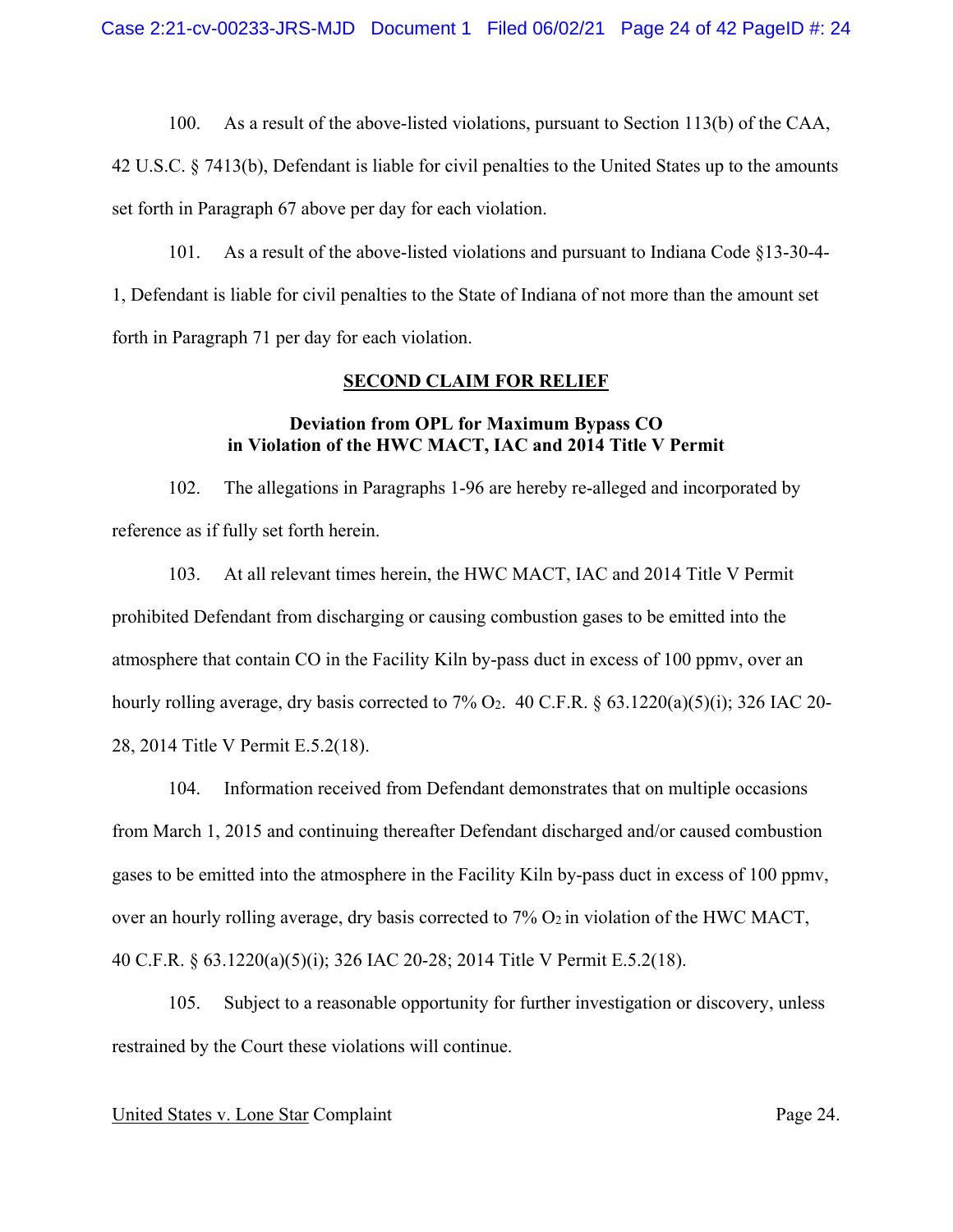42 U.S.C. § 7413(b), Defendant is liable for injunctive relief and the assessment of civil penalties to the United States up to the amounts set forth in Paragraph 67 above per day for each violation.

107. As a result of the above-listed violations and pursuant to Ind. Code §13-30-4-1,

Defendant is liable for injunctive relief and the assessment of civil penalties to the State of

Indiana of not more than the amount set forth in Paragraph 71 per day for each violation.

## **THIRD CLAIM FOR RELIEF**

# **Exceedance of Maximum Inlet Temperature OPL at the ESP and Exceedance of Emission Limits in Violation of the HWC MACT, IAC and Title V Permits**

108. The allegations in Paragraphs 1-96 are hereby re-alleged and incorporated by reference as if fully set forth herein.

109. In its 2014 NOC, Defendant established 429º F as its OPL for maximum inlet temperature at the ESP under the HWC MACT and IAC. *See* 40 C.F.R. §§ 63.1206(c)(1)(iii), 1209(k)(1)(i), 1209(n)(1); 326 IAC 20-28.

110. In its 2009 NOC, Defendant established 426.41º F as its OPL for maximum inlet temperature at the ESP under the HWC MACT and IAC. *See* 40 C.F.R. §§ 63.1206(c)(1)(iii), 1209(k)(1)(i), 1209(n)(1); 326 IAC 20-28.

111. At all relevant times herein, the HWC MACT, IAC and Title V Permits required Defendant to comply with the OPL for the maximum inlet temperature at the ESP submitted in its most recent NOC. *See* HWC MACT, 40 C.F.R. §§ 63.1206(c)(1)(iii), 1209(k)(1)(i), 1209(n)(1); 326 IAC 20-28; Title V Permits E.5.2(6) and (9).

## United States v. Lone Star Complaint Page 25.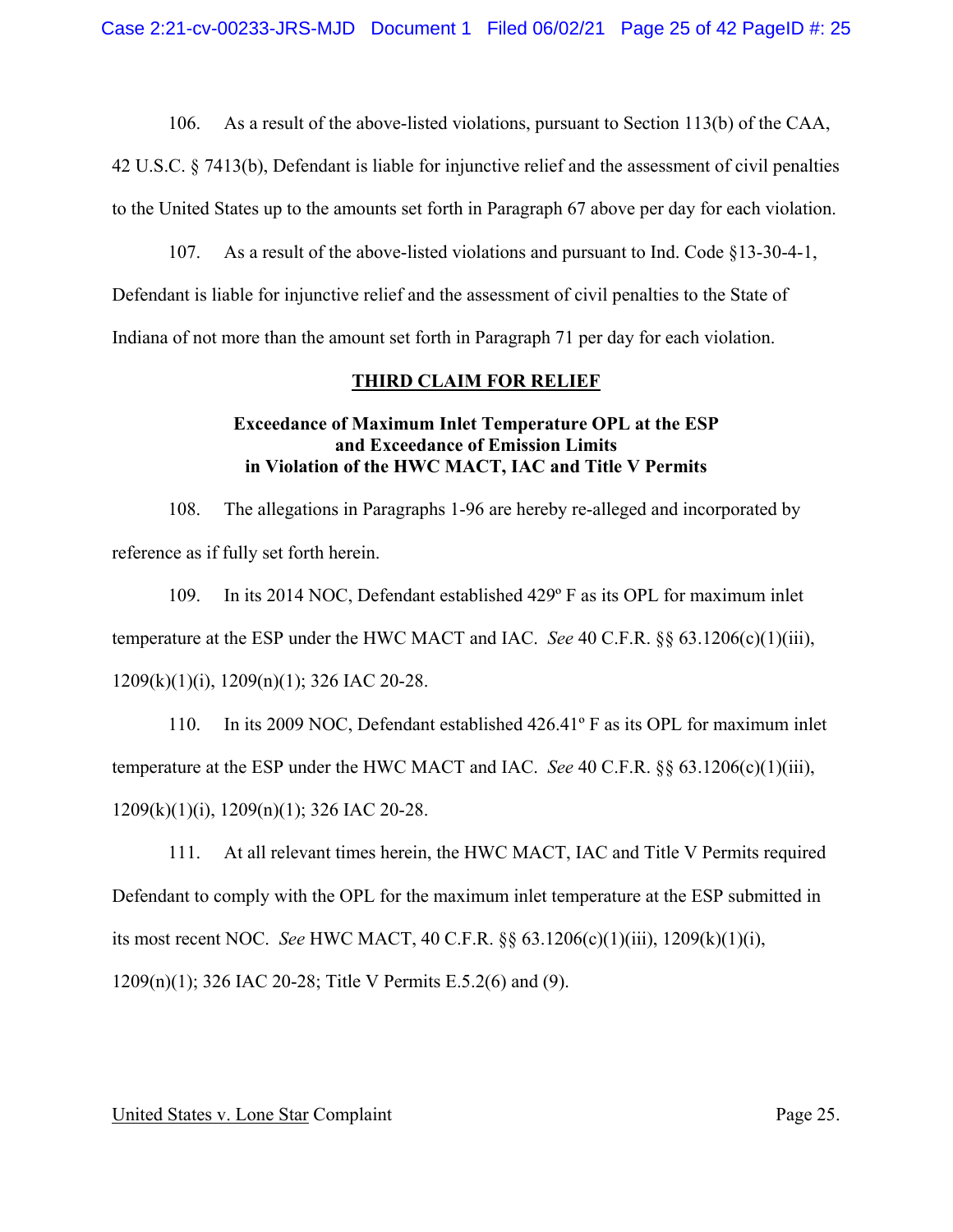112. Pursuant to the HWC MACT, failure to comply with the OPL for the maximum ESP inlet temperature constitutes an exceedance of the emission limits for dioxin and furans and semivolatile and low volatility metals. *See* 40 C.F.R. § 63.1206(c)(1)(iii).

113. Information received from Defendant demonstrates that on multiple occasions beginning on or before May 6, 2013 and continuing thereafter, Defendant failed to comply with the OPL submitted in its NOCs for the maximum inlet temperature at the ESP in violation of the HWC MACT, 40 C.F.R. §§ 63.1206(c)(1)(iii), 1209(k)(1)(i), 1209(n)(1); 326 IAC 20-28; Title V Permits E.5.2(6) and (9).

114. Subject to a reasonable opportunity for further investigation or discovery, unless restrained by the Court these violations will continue.

115. As a result of the above-listed violations, pursuant to Section 113(b) of the CAA, 42 U.S.C. § 7413(b), Defendant is liable for injunctive relief and the assessment of civil penalties to the United States up to the amounts set forth in Paragraph 67 above per day for each violation.

116. As a result of the above-listed violations and pursuant to Ind. Code §13-30-4-1, Defendant is liable for injunctive relief and the assessment of civil penalties to the State of Indiana of not more than the amount set forth in Paragraph 71 per day for each violation.

## **FOURTH CLAIM FOR RELIEF**

# **Exceedance of Maximum Inlet Temperature OPL at the Baghouse Bypass and Emission Limits in Violation of the HWC MACT and Title V Permits**

117. The allegations in Paragraphs 1-96 are hereby re-alleged and incorporated by reference as if fully set forth herein.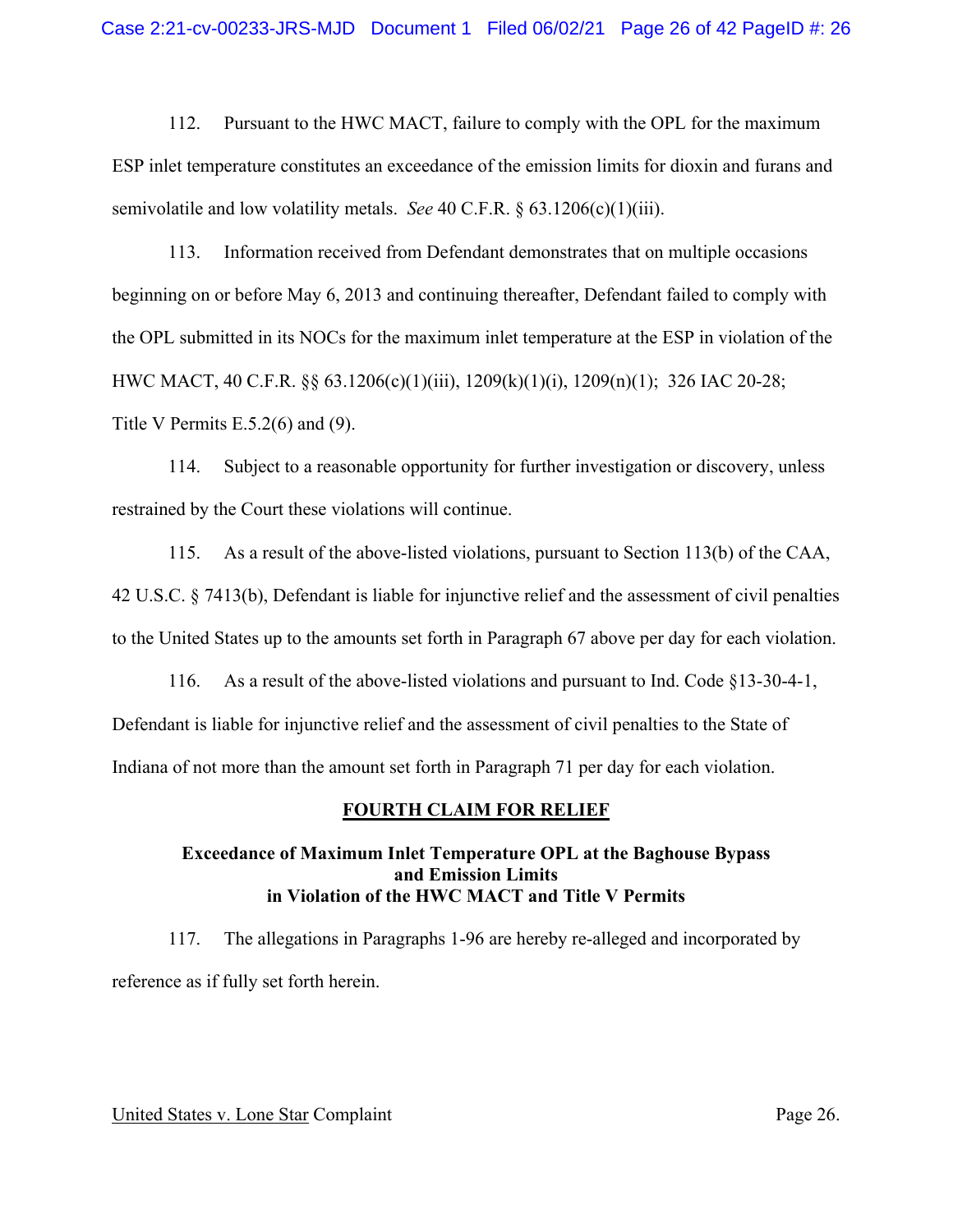118. In its 2014 NOC, Defendant established 450º F as its OPL for maximum inlet temperature at the baghouse bypass pursuant to the HWC MACT and IAC. *See* 40 C.F.R. §§ 63.1206(c)(1)(iii), 1209(k)(1)(i), 1209(n)(1); 326 IAC 20-28.

119. In its 2009 NOC, Defendant established 421.79º F as its OPL for maximum inlet temperature at the baghouse bypass pursuant to the HWC MACT and IAC. *See* 40 C.F.R. §§ 63.1206(c)(1)(iii), 1209(k)(1)(i), 1209(n)(1); 326 IAC 20-28.

120. At all relevant times herein, the HWC MACT, IAC and Title V Permits required Defendant to comply with the OPL submitted in its most recent NOC for the maximum inlet temperature at the bypass baghouse. *See* HWC MACT, 40 C.F.R. §§ 63.1206(c)(1)(iii), 1209(k)(1)(i), 1209(n)(1), 326 IAC 20-28; Title V Permits E.5.2(6) and (9).

121. Pursuant to the HWC MACT, failure to comply with the OPL for the maximum inlet temperature at the bypass baghouse constitutes an exceedance of the emission limits for dioxin and furans and semivolatile and low volatility metals. *See* 40 C.F.R. § 63.1206(c)(1)(iii).

122. Information received from Defendant demonstrates that on multiple occasions beginning on May 6, 2013 and continuing thereafter, Defendant failed to comply with the OPL submitted in its NOCs for the maximum inlet temperature at the bypass baghouse in violation of the HWC MACT, 40 C.F.R. §§ 63.1206(c)(1)(iii), 1209(k)(1)(i), 1209(n)(1), 326 IAC 20-28, and the Title V Permits E.5.2(6) and (9).

123. Subject to a reasonable opportunity for further investigation or discovery, unless restrained by the Court these violations will continue.

### United States v. Lone Star Complaint Page 27.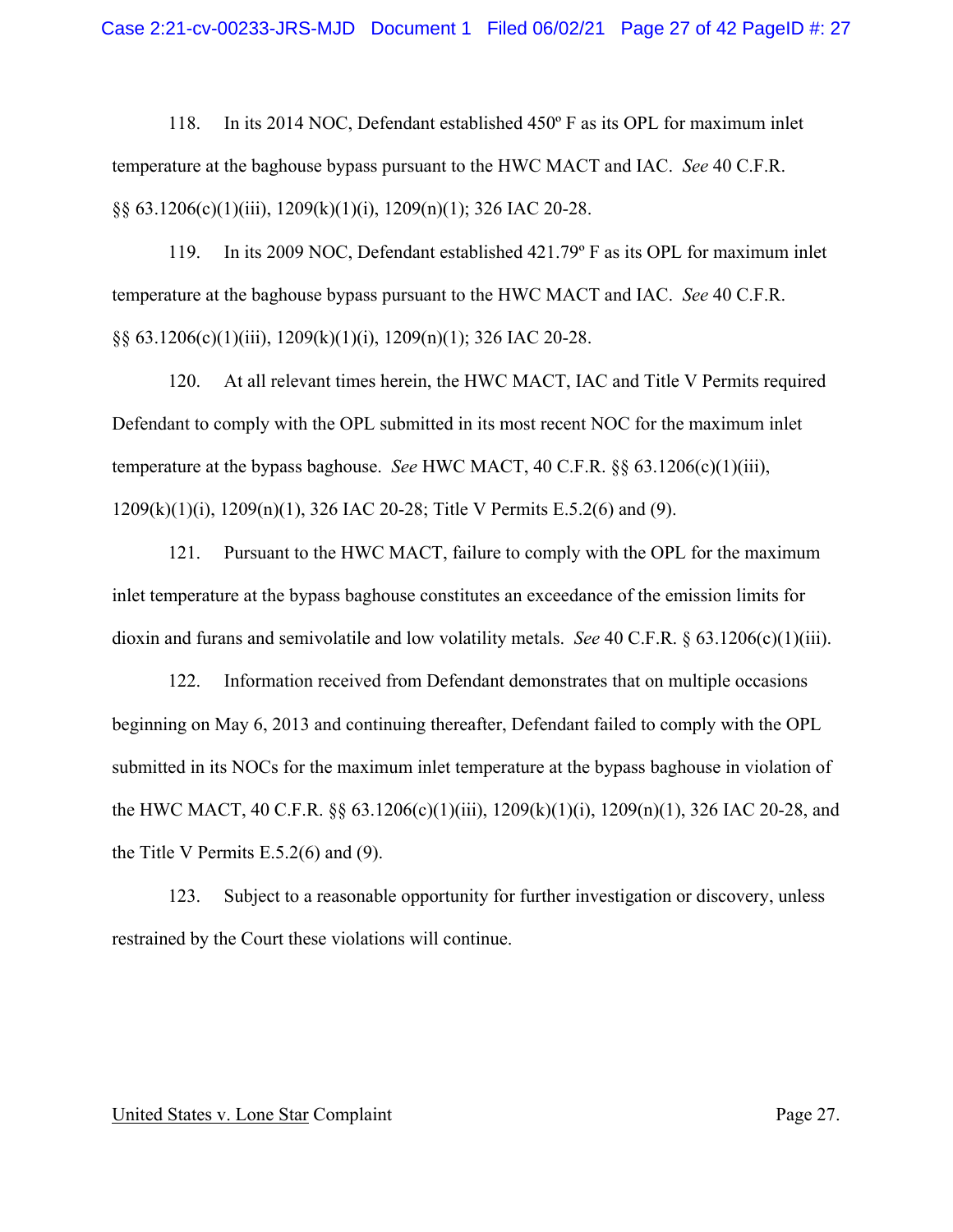42 U.S.C. § 7413(b), Defendant is liable for injunctive relief and the assessment of civil penalties to the United States up to the amounts set forth in Paragraph 67 above per day for each violation.

125. As a result of the above-listed violations and pursuant to Ind. Code §13-30-4-1, Defendant is liable for injunctive relief and the assessment of civil penalties to the State of Indiana of not more than the amount set forth in Paragraph 71 per day for each violation.

#### **FIFTH CLAIM FOR RELIEF**

# **Deviation from PMDS Response Value OPL in Violation of the HWC MACT, IAC and 2014 Title V Permits**

126. The allegations in Paragraphs 1-96 are hereby re-alleged and incorporated by reference as if fully set forth herein.

127. At all relevant times herein, the HWC MACT, IAC and 2014 Title V Permit required Defendant to comply with all OPLs submitted in its NOC. *See* HWC MACT, 40 C.F.R. § 63.1206(c)(1); 326 IAC 20-28; 2014 Title V Permit E.5.2(6).

128. Defendant included in its November 2014 NOC for the Facility an OPL for PMDS alarm set point.

129. Information received from Defendant demonstrates that on March 21, 2015,

Defendant failed to comply with the PMDS alarm set point OPL submitted in its NOC in

violation of the HWC MACT, 40 C.F.R. § 63.1206(c)(1), 326 IAC 20-28, and the 2014 Title V Permit E.5.2(6).

130. As a result of the above-listed violation, pursuant to Section 113(b) of the CAA, 42 U.S.C. § 7413(b), Defendant is liable for the assessment of civil penalties to the United States up to the amounts set forth in Paragraph 67 above per day for each violation.

### United States v. Lone Star Complaint Page 28.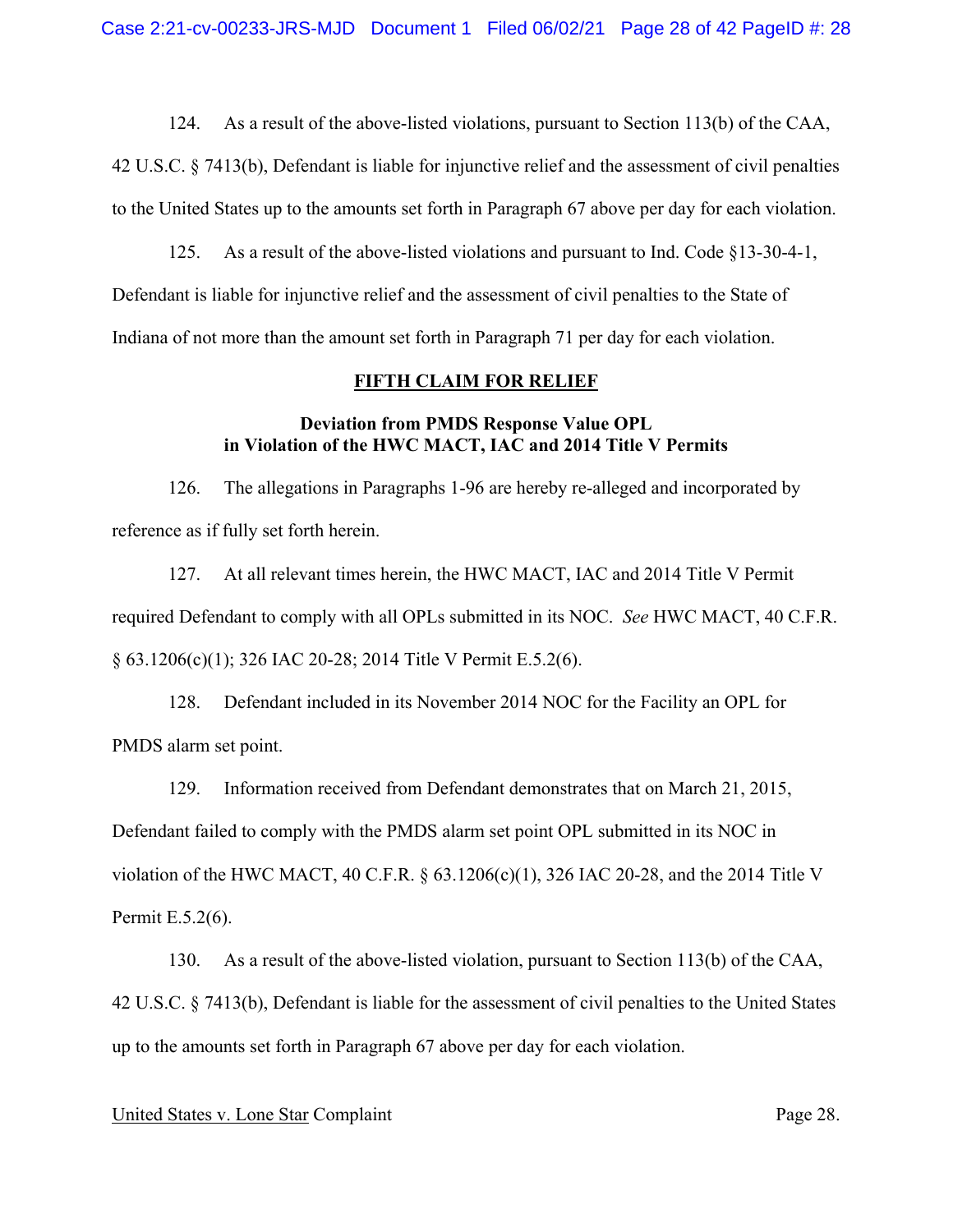131. As a result of the above-listed violation and pursuant to Ind. Code §13-30-4-1, Defendant is liable for the assessment of civil penalties to the State of Indiana of not more than the amount set forth in Paragraph 71 per day for each violation.

# **SIXTH CLAIM FOR RELIEF**

# **Failure to Measure Combustion Chamber Temperature in Violation of the HWC MACT, IAC, and Title V Permits**

132. The allegations in Paragraphs 1-96 are hereby re-alleged and incorporated by reference as if fully set forth herein.

133. At all relevant times herein the HWC MACT, IAC, and Title V Permits required Defendant to measure the temperature of each combustion chamber at a location that best represents, as practicable, the bulk gas temperature in the combustion zone. *See* 40 C.F.R. § 63.1209(j)(1); 326 IAC 20-28; Title V Permits E.5.2(9).

134. Information received from Defendant indicates that from May 6, 2013 and continuing thereafter Defendant did not measure the temperature of the Facility Kiln combustion chamber at a location that best represents, as practicable, the bulk gas temperature in the combustion zone in violation of 40 C.F.R. § 63.1209(j)(1), 326 IAC 20-28, and the Title V Permits E.5.2(9).

135. Subject to a reasonable opportunity for further investigation or discovery, unless restrained by the Court these violations will continue.

136. As a result of the above-listed violations, pursuant to Section 113(b) of the CAA, 42 U.S.C. § 7413(b), Defendant is liable for injunctive relief and the assessment of civil penalties to the United States up to the amounts set forth in Paragraph 67 above per day for each violation.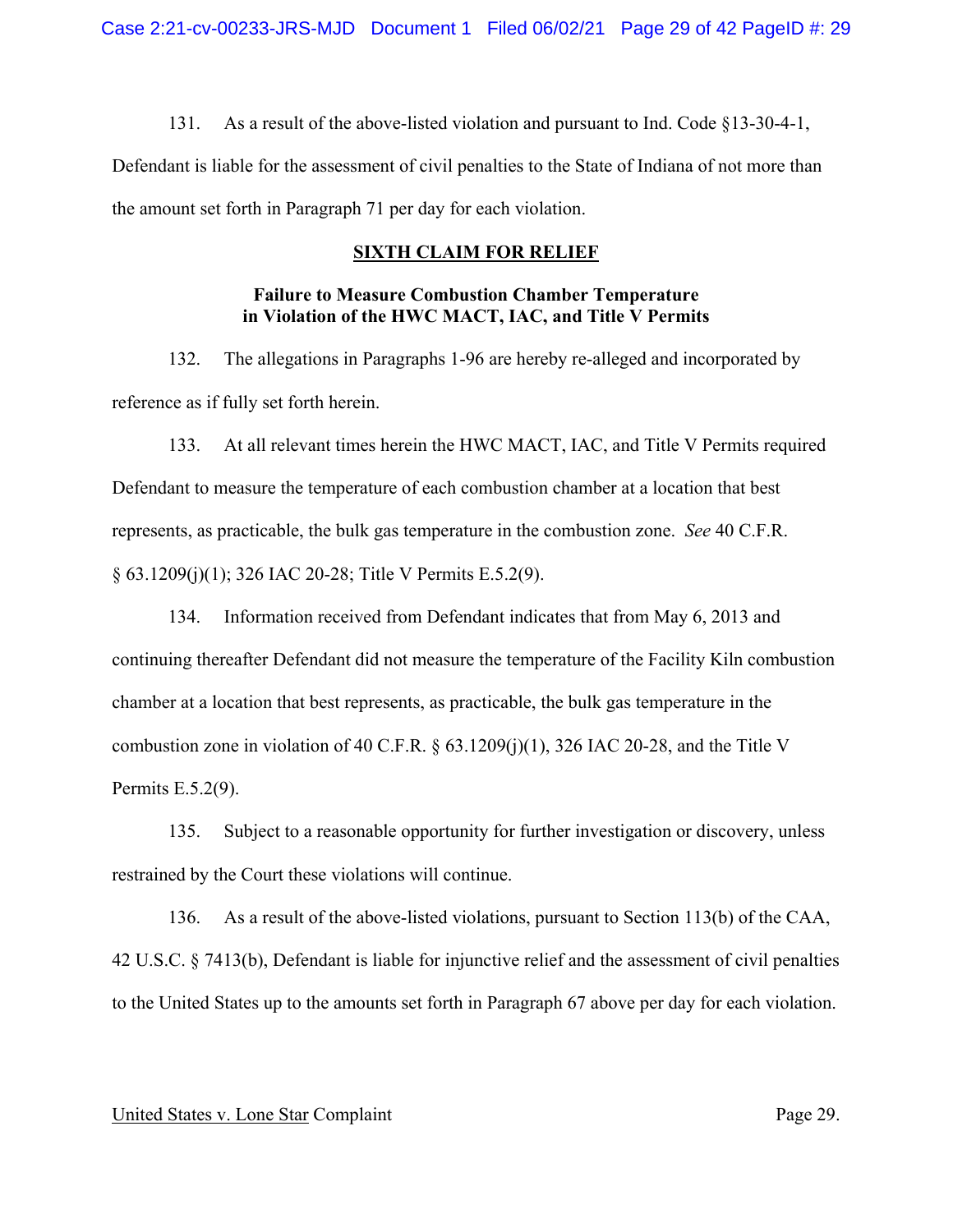137. As a result of the above-listed violations and pursuant to Ind. Code §13-30-4-1,

Defendant is liable for injunctive relief and the assessment of civil penalties to the State of Indiana of not more than the amount set forth in Paragraph 71 per day for each violation.

## **SEVENTH CLAIM FOR RELIEF**

# **Failure to Shut Off Hazardous Waste Feed upon OPL Deviation or Emission Exceedance in Violation of the HWC MACT, IAC, and 2014 Title V Permit**

138. The allegations in Paragraphs 1-96 are hereby re-alleged and incorporated by reference as if fully set forth herein.

139. At all relevant times herein, the HWC MACT, IAC and 2014 Title V Permit required Defendant to operate the Facility Kiln with a functioning system that immediately and automatically cuts off the hazardous waste feed to the kiln when a deviation from an OPL occurs or an emission limit is exceeded. *See* 40 C.F.R. § 63.1206(c)(3); 326 IAC 20-28; 2014 Title V Permit E.5.2(6).

140. Information received from Defendant demonstrates that on multiple occasions from November 30, 2013 through August 25, 2014 Defendant failed to immediately and automatically cut off the hazardous waste feed to the Facility Kiln upon deviation from an OPL or exceedance of an emission limit in violation of 40 C.F.R. § 63.1206(c), 326 IAC 20-28, and the 2014 Title V Permit E.5.2(6).

141. As a result of the above-listed violations, pursuant to Section 113(b) of the CAA, 42 U.S.C. § 7413(b), Defendant is liable for the assessment of civil penalties to the United States up to the amounts set forth in Paragraph 67 above per day for each violation.

#### United States v. Lone Star Complaint Page 30.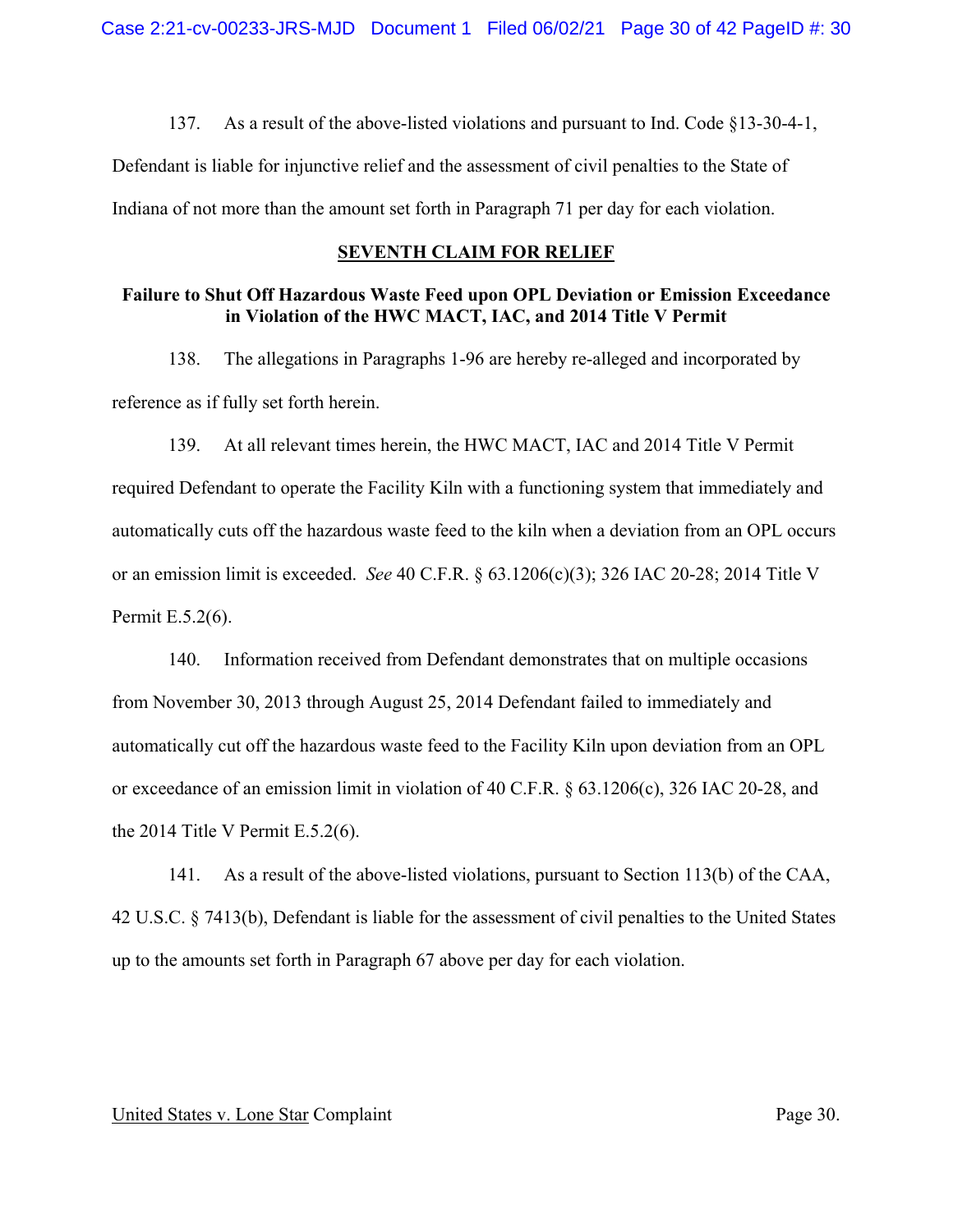142. As a result of the above-listed violations and pursuant to Ind. Code §13-30-4-1, Defendant is liable for the assessment of civil penalties to the State of Indiana of not more than the amount set forth in Paragraph 71 per day for each violation.

## **EIGHTH CLAIM FOR RELIEF**

# **Failure to Investigate Emission Exceedances and OPL Deviations in Violation of the HWC MACT, IAC, and 2014 Title V Permit**

143. The allegations in Paragraphs 1-96 are hereby re-alleged and incorporated by reference as if fully set forth herein.

144. At all relevant times herein, the HWC MACT, IAC, and the 2014 Title V Permits required that for each set of 10 exceedances of an emission standard or deviations with an OPL while hazardous waste remains in the Facility Kiln combustion chamber during a 60-day block period, Defendant must:

a. within 45 days of the 10th exceedance, complete an investigation of the cause of each exceedance and evaluation of approaches to minimize the frequency, duration, and severity of each exceedance, and revise the SSM Plan as warranted by the evaluation to minimize the frequency, duration, and severity of each exceedance; and record the results of the investigation and evaluation in the operating record, and include a summary of the investigation and evaluation, and any changes to the SSM Plan, in the excess emission report required under the HWC MACT, 40 C.F.R. § 63.10(e)(3). *See* 40 C.F.R. § 63.1206(c)(1)(v); 326 IAC 20-28; 2014 Title V Permit E.5.2(6).

145. Information received from Defendant indicates that from September 20, 2016 to December 26, 2016 Defendant did not comply with the investigation and recordation requirements for excess emission and OPL deviations set forth in the preceding Paragraph 144 in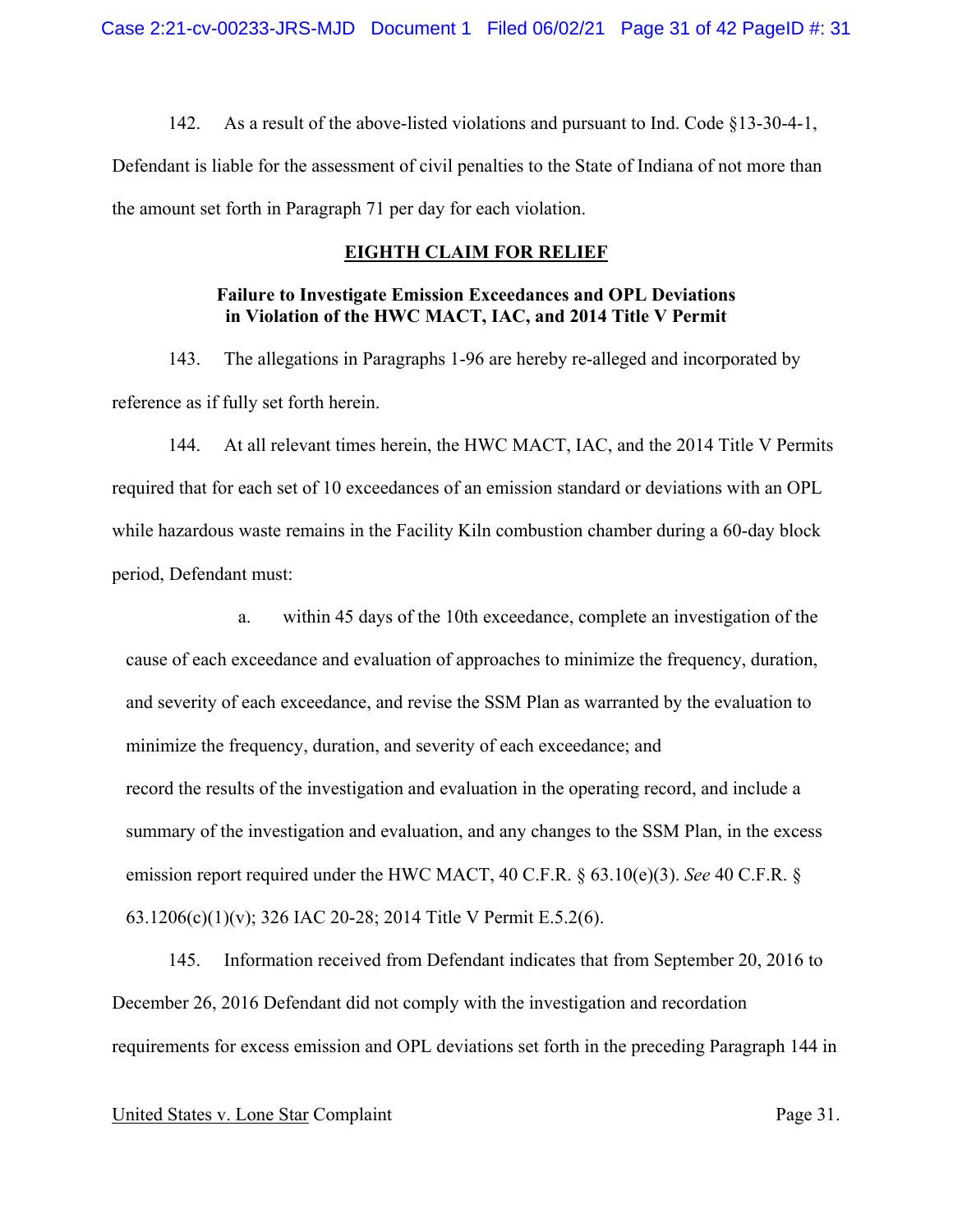violation of the HWC MACT, 40 C.F.R. § 63.1206(c)(1)(v), 326 IAC 20-28, and the 2014 Title V Permit E.5.2(6).

146. As a result of the above-listed violations, pursuant to Section 113(b) of the CAA, 42 U.S.C. § 7413(b), Defendant is liable for the assessment of civil penalties to the United States up to the amounts set forth in Paragraph 67 above per day for each violation.

147. As a result of the above-listed violations and pursuant to Ind. Code §13-30-4-1, Defendant is liable for the assessment of civil penalties to the State of Indiana of not more than the amount set forth in Paragraph 71 per day for each violation.

## **NINTH CLAIM FOR RELIEF**

# **Failure to Submit Emission Exceedance and OPL Deviation Reports in Violation of the HWC MACT, IAC, and 2014 Title V Permit**

148. The allegations in Paragraphs 1-96 are hereby re-alleged and incorporated by reference as if fully set forth herein.

149. At all relevant times herein, the HWC MACT, IAC, and 2014 Title V Permit required Defendant to submit to EPA a written report for each set of ten exceedances of an emission limit or deviation from an OPL that occurred while hazardous waste was in the combustion chamber during a 60-day block period. The reports shall document the exceedances and the results of investigation and corrective action taken. *See* § 63.1206(c)(3)(vi), 326 IAC 20- 28, 2014 Title V Permit E.5.2.(6).

150. Information from Defendant indicates that from September 20, 2016 to December 26, 2016, Defendant did not submit to EPA the information pertaining to emission exceedances and OPL deviations set forth in the preceding Paragraph 149 in violation of the HWC MACT, 40 C.F.R. § 63.1206(c)(1)(v), 326 IAC 20-28, and the 2014 Title V Permit E.5.2(6).

### United States v. Lone Star Complaint Page 32.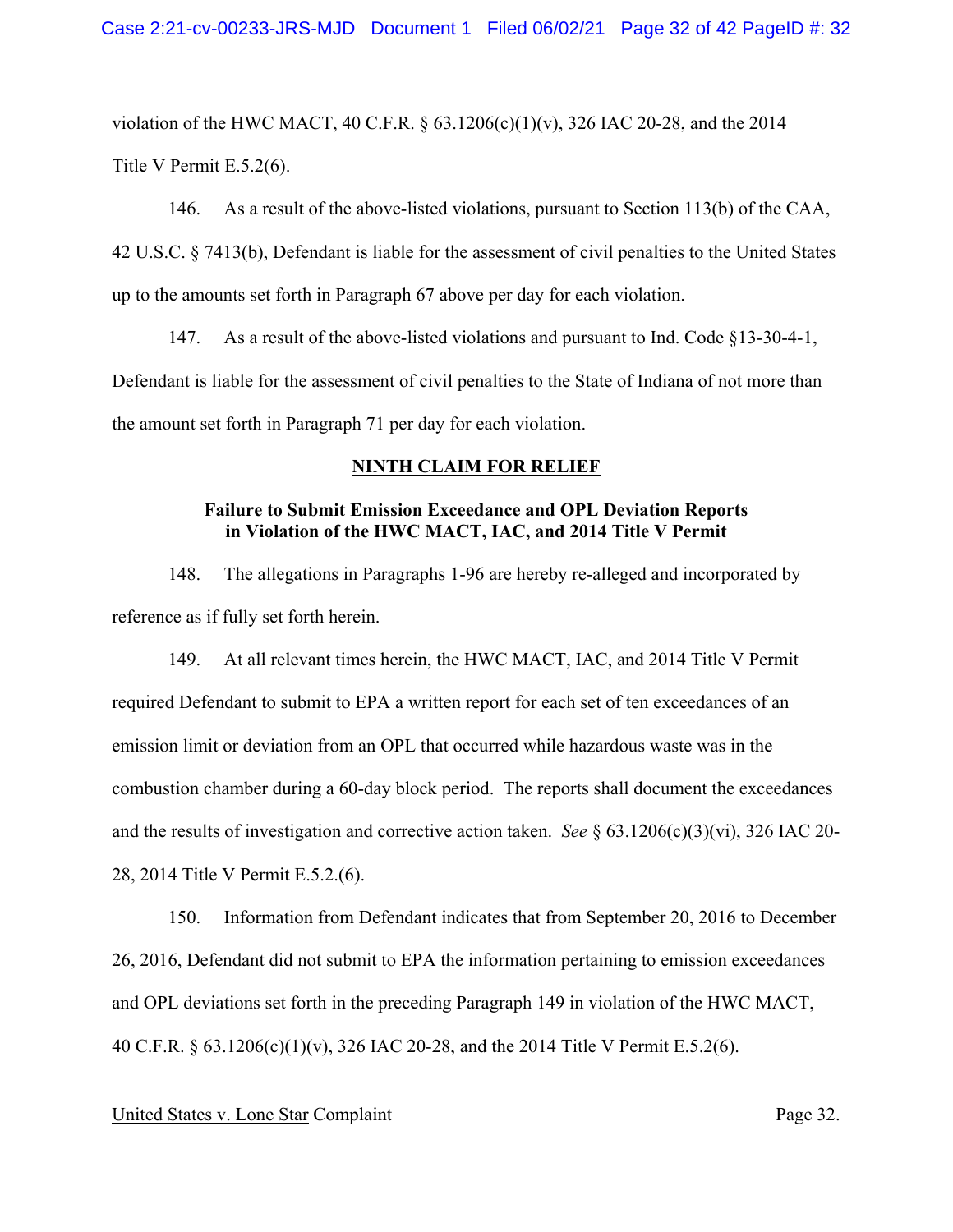42 U.S.C. § 7413(b), Defendant is liable for the assessment of civil penalties to the United States up to the amounts set forth in Paragraph 67 above per day for each violation.

152. As a result of the above-listed violations and pursuant to Ind. Code §13-30-4-1, Defendant is liable for the assessment of civil penalties to the State of Indiana of not more than the amount set forth in Paragraph 71 per day for each violation.

### **TENTH CLAIM FOR RELIEF**

## **Failure to Document Monthly Monitoring in Violation of NESHAP Subpart A, the PC MACT, IAC, and 2009 Title V Permit**

153. The allegations in Paragraphs 1-96 are hereby re-alleged and incorporated by reference as if fully set forth herein.

154. At all relevant times herein, NESHAP Subpart A, the PC MACT, IAC and the 2009 Title V Permit required Defendant to document monthly Method 22 visible emission readings for Unit 503L1 and to comply with the recordkeeping provisions of NESHAP Subpart A, which require that records of all opacity and visible emissions monitoring be maintained for at least five years. *See* 40 C.F.R. §§ 63.10(b)(2)(viii), 1350(f)(1), 40 C.F.R. § 63.1355(b); 326 IAC 20-1-1 and 20-27, 2009 Title V Permit E.4.1, E.4.2(10), (15).

155. Information from Defendant indicates that in 2011 and 2012 Defendant failed to document monthly Method 22 visible emission readings for Unit 503L1 in violation of NESHAP Subpart A, 40 C.F.R. § 63.10(b)(2)(viii), the PC MACT, 40 C.F.R. §§ 63.1350(f)(1), 63.1355(b), 326 IAC 20-1-1, 20-27, and the 2009 Title V Permit E.4.1, E.4.2(10), (15).

#### United States v. Lone Star Complaint Page 33.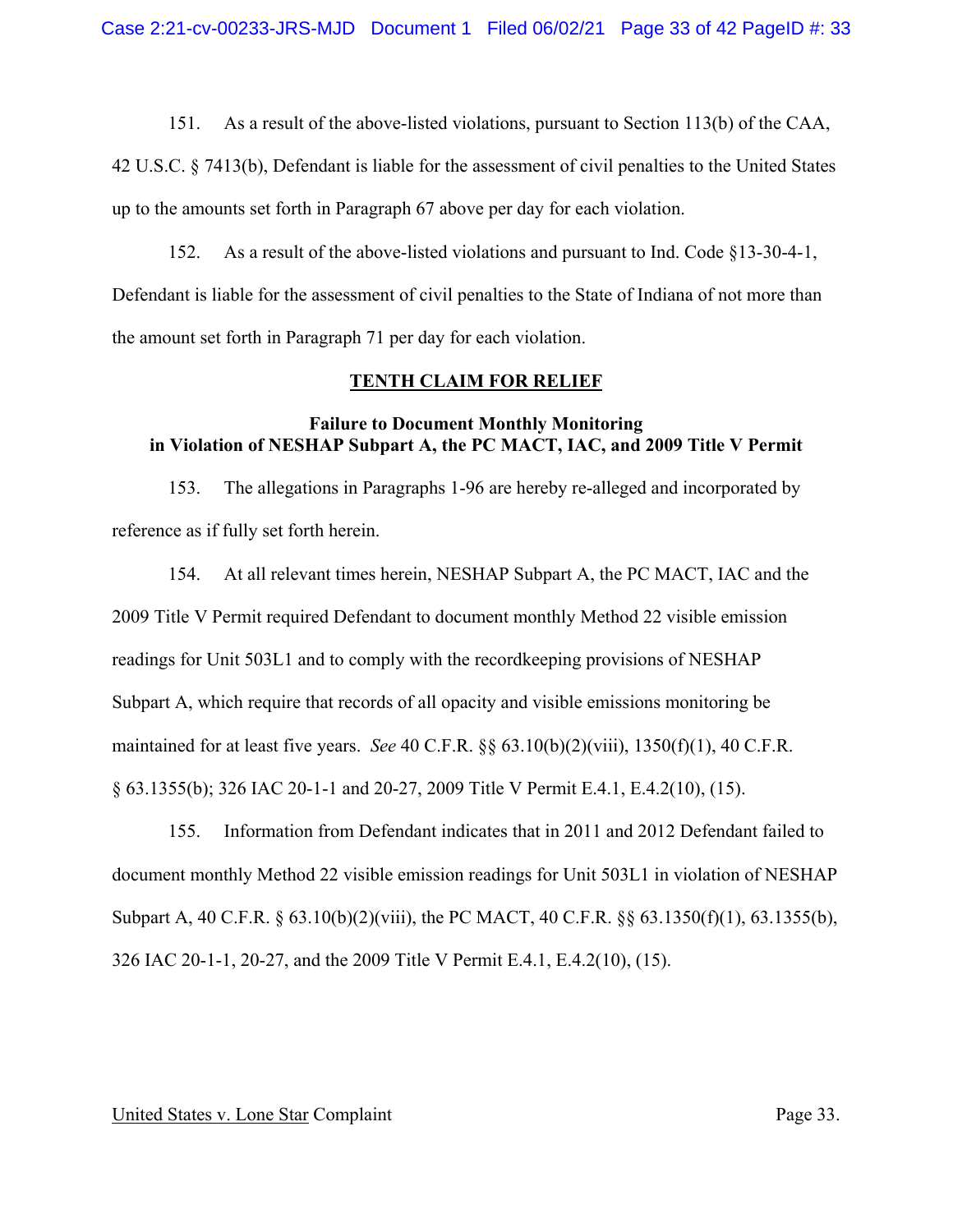42 U.S.C. § 7413(b), Defendant is liable for injunctive relief and the assessment of civil penalties to the United States up to the amounts set forth in Paragraph 67 above per day for each violation.

157. As a result of the above-listed violations and pursuant to Ind. Code §13-30-4-1, Defendant is liable for injunctive relief and the assessment of civil penalties to the State of Indiana of not more than the amount set forth in Paragraph 71 per day for each violation.

#### **ELEVENTH CLAIM FOR RELIEF**

# **Exceedance of Opacity Limit at Clinker Belt in Violation of the PC MACT, IAC and 2014 Title V Permit**

158. The allegations in Paragraphs 1-96 are hereby re-alleged and incorporated by reference as if fully set forth herein.

159. At all relevant times herein, the PC MACT, IAC, and Title V Permits prohibited Defendant from discharging any gases from the Facility's clinker belt that exhibits opacity in excess of 10 percent. *See* 40 C.F.R. § 63.1345; 326 IAC 20-27, 2014 Title V Permit E.4.1(5).

160. Information from Defendant indicates that on multiple occasions from April 1, 2017 and continuing thereafter Defendant discharged gases from the Facility's clinker belt that exhibited opacity in excess of 10 percent in violation of the PC MACT, 40 C.F.R. § 63.1345, 326 IAC 20-27, and 2014 Title V Permit E.4.1(5).

161. Subject to a reasonable opportunity for further investigation or discovery, unless restrained by the Court these violations will continue.

162. As a result of the above-listed violations, pursuant to Section 113(b) of the CAA, 42 U.S.C. § 7413(b), Defendant is liable for injunctive relief and the assessment of civil penalties to the United States up to the amounts set forth in Paragraph 67 above per day for each violation.

## United States v. Lone Star Complaint Page 34.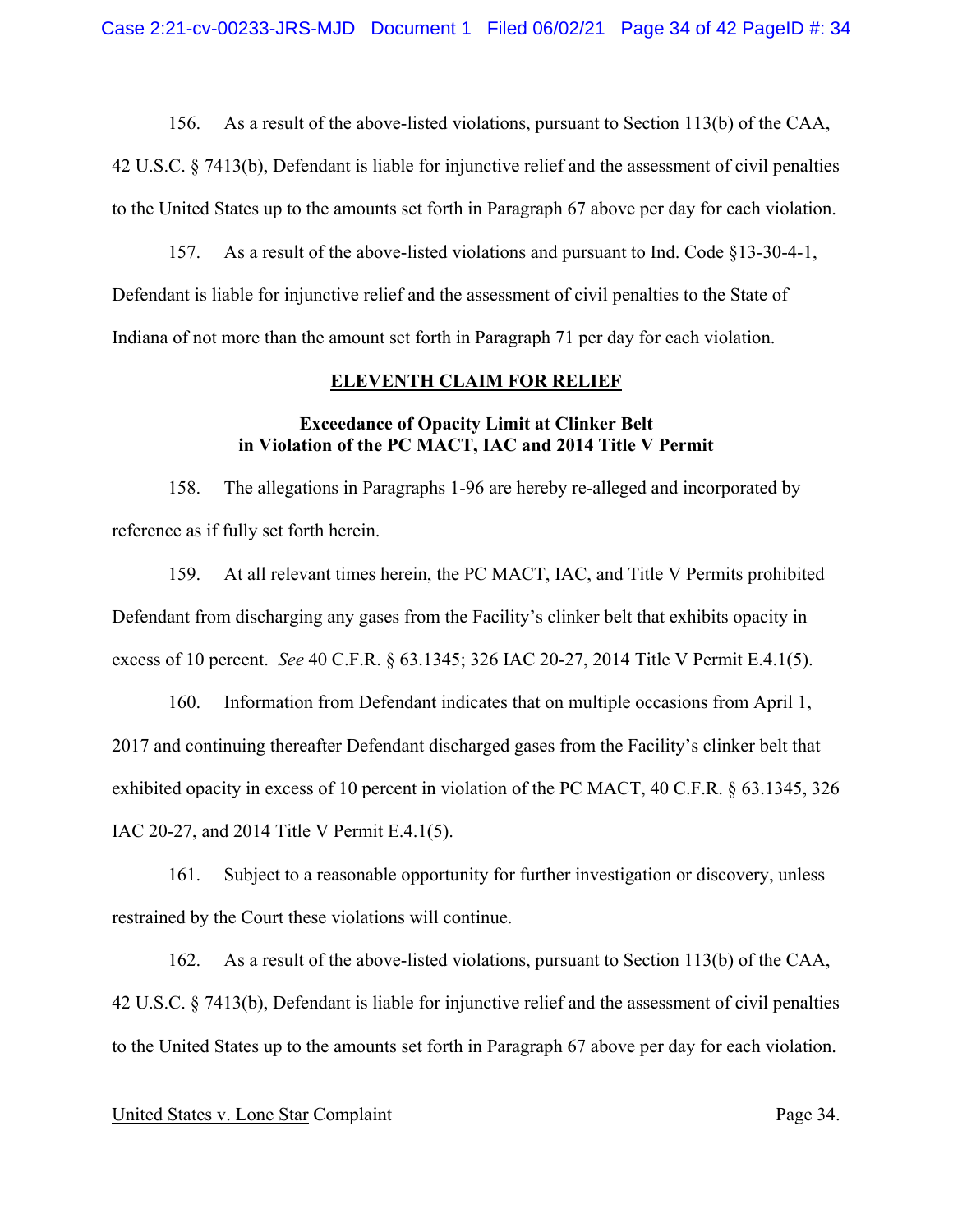163. As a result of the above-listed violations and pursuant to Ind. Code §13-30-4-1,

Defendant is liable for injunctive relief and the assessment of civil penalties to the State of Indiana of not more than the amount set forth in Paragraph 71 per day for each violation.

# **TWELFTH CLAIM FOR RELIEF**

# **Failure to Record THC Monitor Readings in Violation of the Off-Site Waste MACT, IAC, and 2009 Title V Permit**

164. The allegations in Paragraphs 1-96 are hereby re-alleged and incorporated by reference as if fully set forth herein.

165. At all relevant times herein, the Off-Site Waste MACT, IAC, and 2009 Title V Permit required Defendant to either (1) monitor the operation of the carbon adsorption system with a continuous monitoring system to measure and record the daily average concentration level of organic compounds including THC in the exhaust gas stream from the control device or at an interval no greater than 20 percent of the time required to consume the total carbon working capacity at predetermined interval; or (2) replace the carbon canister or the carbon in the control device on a regular schedule, and when carbon breakthrough is indicated, immediately replace either the existing carbon canister with a new carbon canister or fresh carbon. 40 C.F.R. § 63.693(d); 326 IAC 20-23; 2009 Title V Permit E.8.2(7) and (10).

166. Information from Defendant indicates that on January 16, 2011 and March 6, 2011, it failed to record THC monitor readings or to replace the carbon canister or the carbon in the control device on a regular schedule or when carbon breakthrough is indicated in violation of the Off-Site Waste MACT, 40 C.F.R. § 63.693(d), 326 IAC 20-23, and the 2009 Title V Permit E.8.2(7) and (10).

### United States v. Lone Star Complaint Page 35.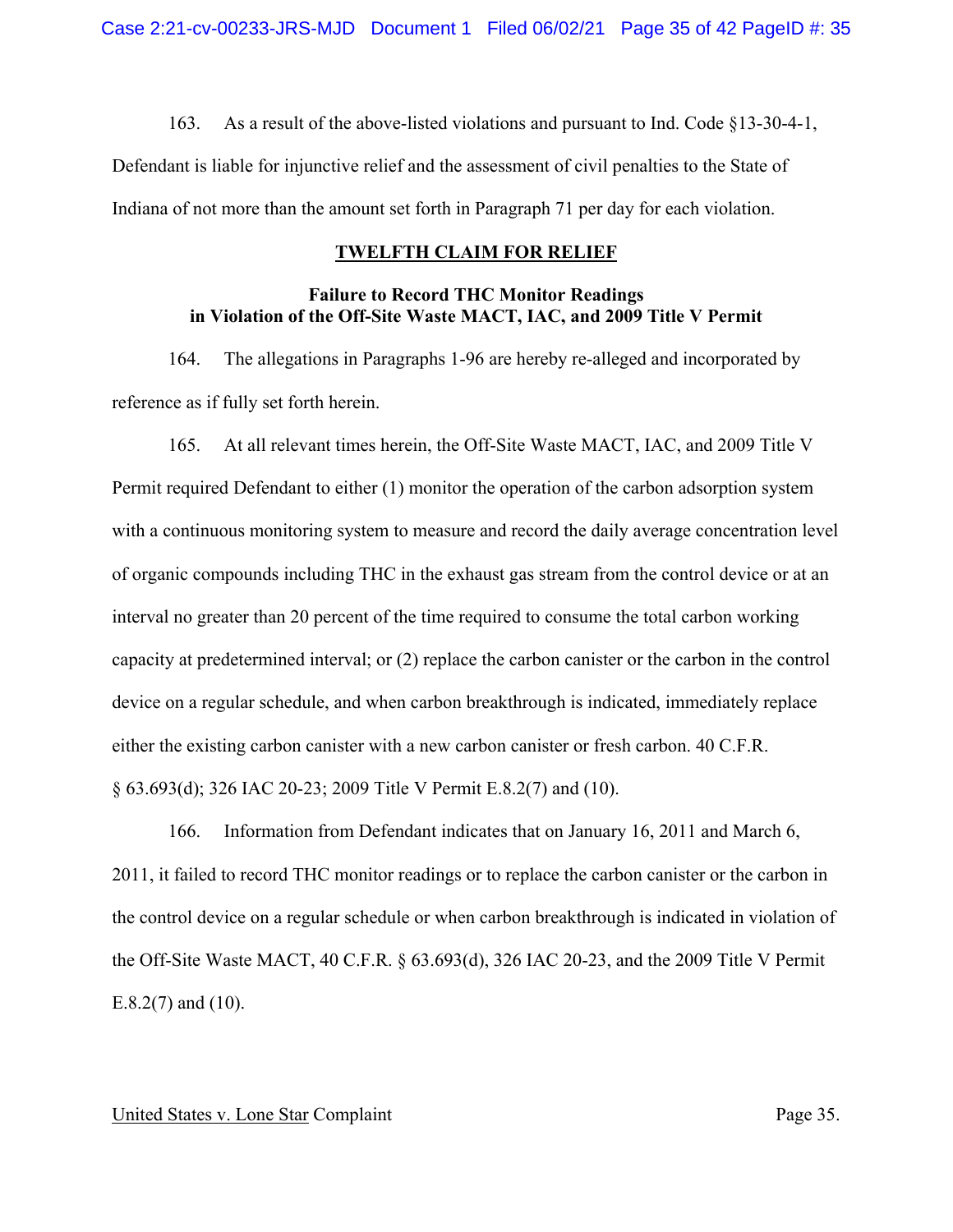42 U.S.C. § 7413(b), Defendant is liable for the assessment of civil penalties to the United States up to the amounts set forth in Paragraph 67 above per day for each violation.

168. As a result of the above-listed violations and pursuant to Ind. Code §13-30-4-1, Defendant is liable for the assessment of civil penalties to the State of Indiana of not more than the amount set forth in Paragraph 71 per day for each violation.

## **THIRTEENTH CLAIM FOR RELIEF**

## **Failure to Use Correct Calibration Gas in Monitoring Equipment Leaks in Violation of the Off-Site Waste MACT, IAC, and Title V Permits**

169. The allegations in Paragraphs 1-96 are hereby re-alleged and incorporated by reference as if fully set forth herein.

170. At all relevant times herein, the Off-Site Waste MACT, IAC, and Title V Permits required Defendant to monitor affected sources for leaks using Method 21 and utilizing calibration gases at zero air (less than 10 ppmv hydrocarbon in air) and a mixture of methane or n-hexane in air at a concentration of approximately, but less than, 10,000 ppmv. 40 C.F.R. §§ 63.691(b)(1) and (2) (incorporating requirements of 40 C.F.R. §§ 61.241-247, 63.161-182), 40 C.F.R. § 63.694(k); 326 IAC 20-23; Title V Permits E.8.2 (6), (9).

171. From November 5, 2010 through at least August 11, 2019, Defendant did not calibrate the leak detection instrument before each use on each day using calibration gases at zero air (less than 10 ppmv hydrocarbon in air) and a mixture of methane or n-hexane in air at a concentration of approximately, but less than, 10,000 ppmv in violation of the Off-Site Waste MACT, 40 C.F.R. §§ 63.691(b)(1) and (2), 63.694(k), 326 IAC 20-23; and the Title V Permits  $E.8.2(6)$ ,  $(9)$ .

### United States v. Lone Star Complaint Page 36.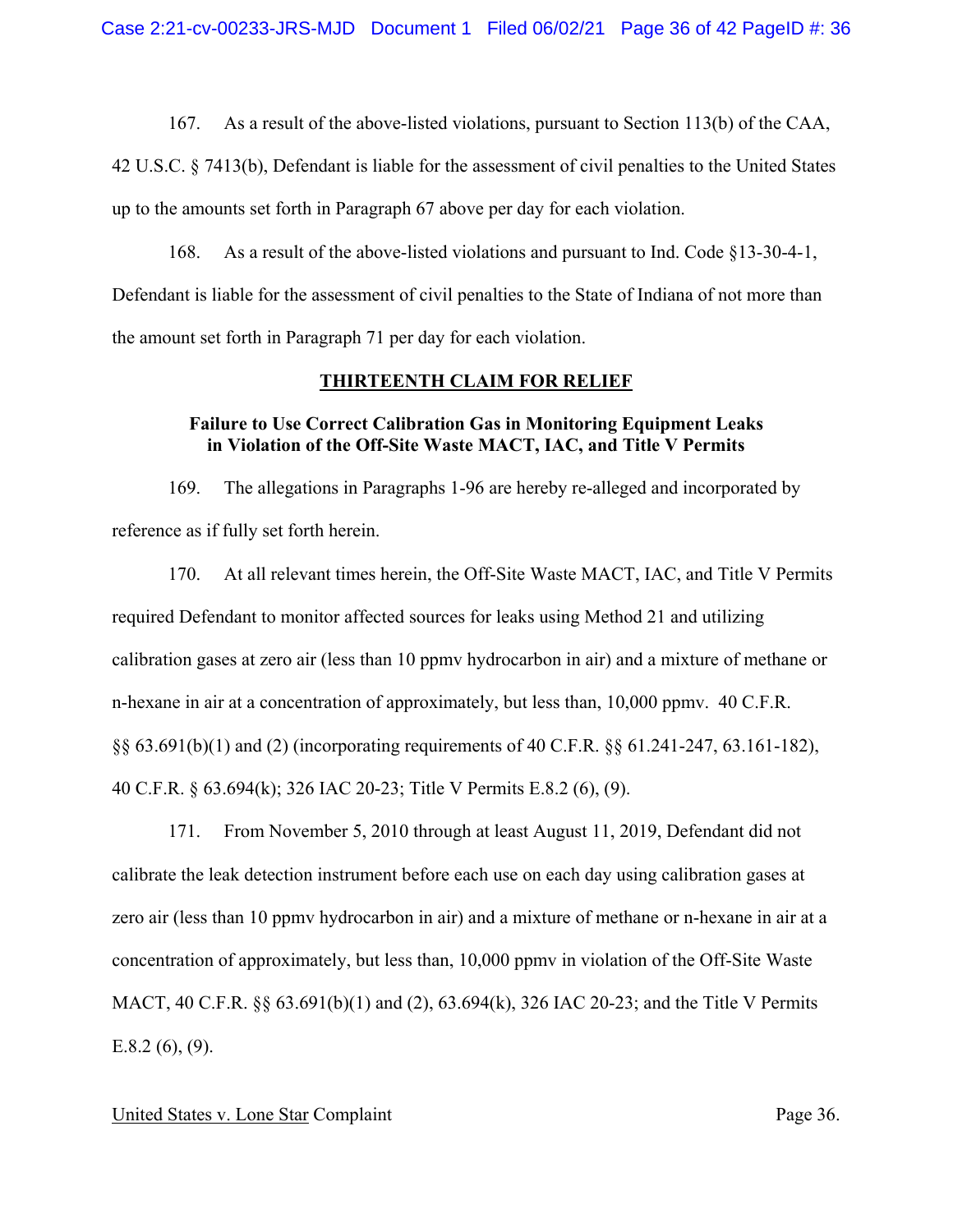42 U.S.C. § 7413(b), Defendant is liable the assessment of civil penalties to the United States up to the amounts set forth in Paragraph 67 above per day for each violation.

173. As a result of the above-listed violations and pursuant to Ind. Code §13-30-4-1, Defendant is liable for the assessment of civil penalties to the State of Indiana of not more than the amount set forth in Paragraph 71 per day for each violation.

#### **FOURTEENTH CLAIM FOR RELIEF**

## **Operation of Equipment with Leaks above 500ppm in Violation of the Off-Site Waste MACT and 2014 Title V Permit**

174. The allegations in Paragraphs 1-96 are hereby re-alleged and incorporated by reference as if fully set forth herein.

175. At all relevant times herein, the Off-Site Waste MACT, IAC and 2014 Title V Permit required Defendant to operate pressure relief devices in gas/vapor service with an instrument reading of less than 500 ppm above background as detected by Method 21 of 40 C.F.R. Part 60, Appendix A. 40 C.F.R. §63.691(c)(1); 326 IAC 20-23, 2014 Title V Permit  $E.8.2(6)$ .

176. Based on an inspection conducted by EPA, beginning on or before May 30, 2018 through June 4, 2018, Defendant failed to operate pressure relief devices in gas/vapor service with an instrument reading of less than 500 ppm above background as detected by Method 21 of 40 C.F.R. Part 60, Appendix A in violation of the Off-Site Waste MACT, 40 C.F.R. § 63.691(c)(1), 326 IAC 20-23, and the 2014 Title V Permit E.8.2(6).

#### United States v. Lone Star Complaint Page 37.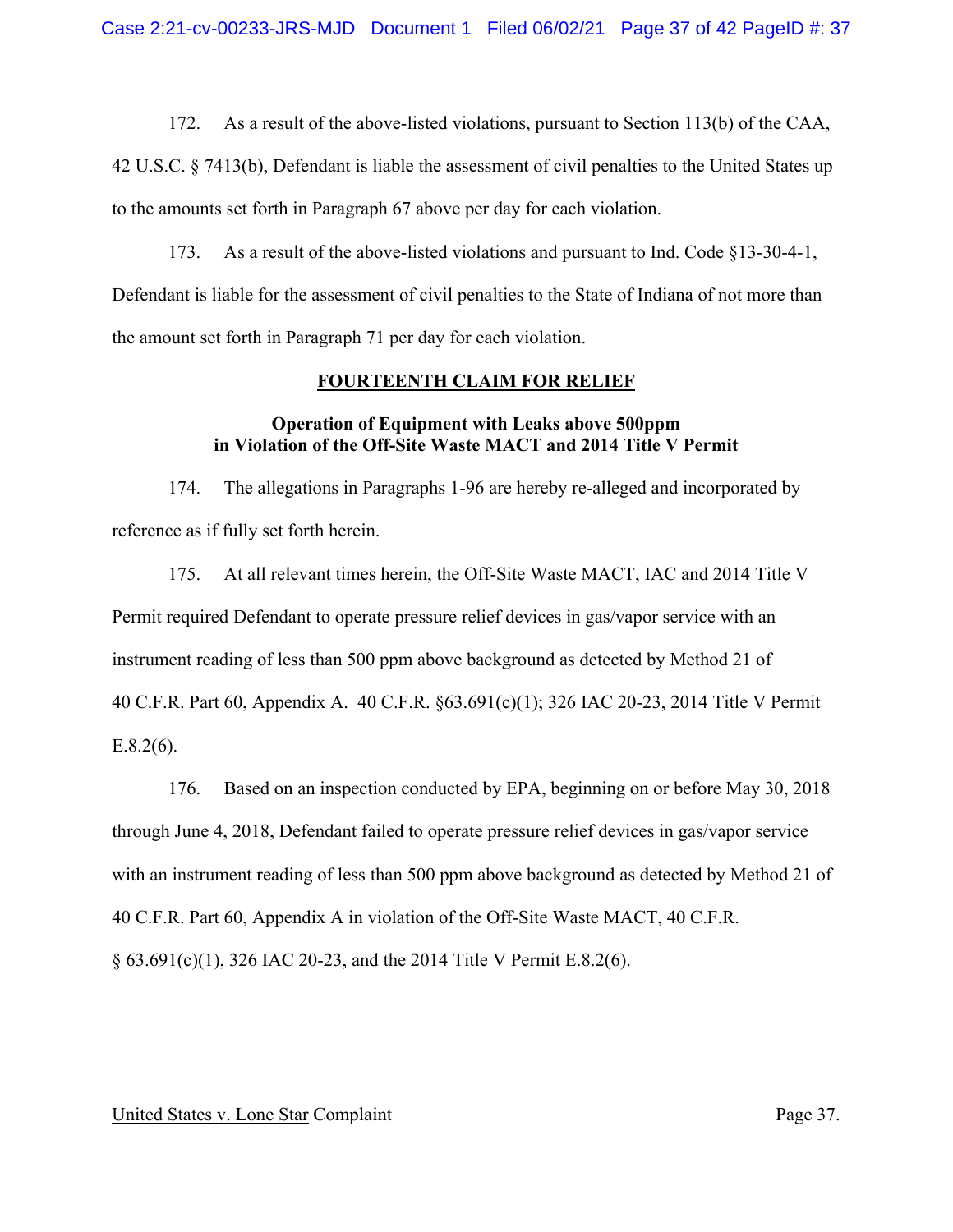42 U.S.C. § 7413(b), Defendant is liable for the assessment of civil penalties to the United States up to the amounts set forth in Paragraph 67 above per day for each violation.

178. As a result of the above-listed violations and pursuant to Ind. Code §13-30-4-1, Defendant is liable for the assessment of civil penalties to the State of Indiana of not more than the amount set forth in Paragraph 71 per day for each violation.

#### **FIFTEENTH CLAIM FOR RELIEF**

## **Exceedance of Opacity Limit In Violation of the Indiana SIP and Title V Permits**

179. The allegations in Paragraphs 1-96 are hereby re-alleged and incorporated by reference as if fully set forth herein.

180. At all relevant times herein, the Indiana SIP and Title V Permits prohibited Defendant from discharging gases from the Facility exceeding an average of 40% opacity in any one six-minute average. 326 IAC 5-1-2; Title V Permits C.2.

181. Information from Defendant indicates that on multiple occasions from June 4, 2012 and continuing thereafter Defendant discharged gases from the Facility exceeding an average of 40% opacity over a six-minute average in violation of the Indiana SIP, 326 IAC 5-1-2 and Title V Permits C.2.

182. Subject to a reasonable opportunity for further investigation or discovery, unless restrained by the Court these violations will continue.

183. As a result of the above-listed violations, pursuant to Section 113(b) of the CAA, 42 U.S.C. § 7413(b), Defendant is liable for injunctive relief and the assessment of civil penalties to the United States up to the amounts set forth in Paragraph 67 above per day for each violation.

### United States v. Lone Star Complaint Page 38.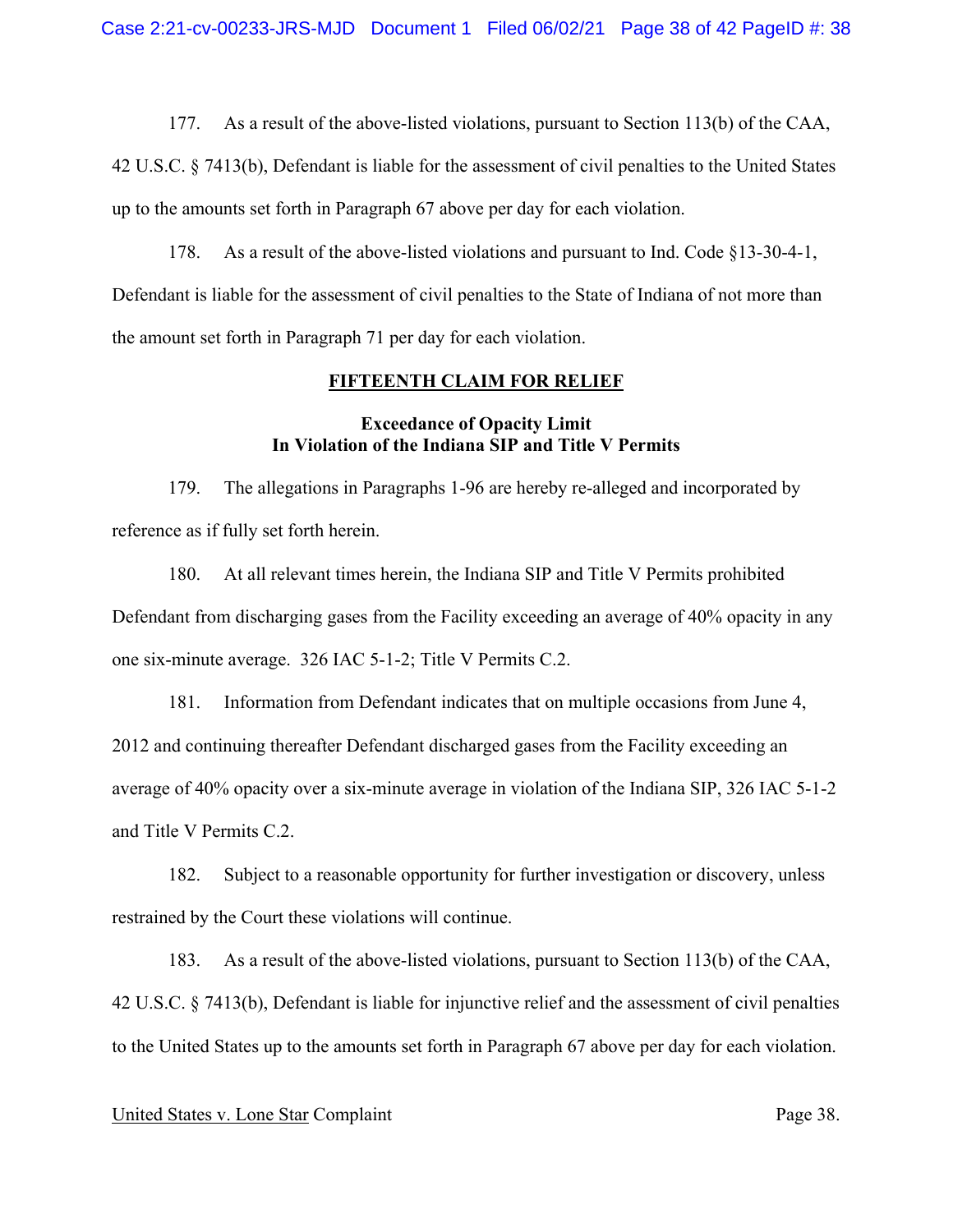184. As a result of the above-listed violations and pursuant to Ind. Code §13-30-4-1,

Defendant is liable for injunctive relief and the assessment of civil penalties to the State of Indiana of not more than the amount set forth in Paragraph 71 per day for each violation.

#### **SIXTEENTH CLAIM FOR RELIEF**

# **Dilution of Carbon Canister Exhaust at THC Monitor in Violation of NESHAP Subpart A, IAC, and 2009 Title V Permit**

185. The allegations in Paragraphs 1-96 are hereby re-alleged and incorporated by reference as if fully set forth herein.

186. At all relevant times herein, NESHAP Subpart A, IAC and the 2009 Title V Permit prohibited Defendant from using any equipment to circumvent an emission standard by any method, including using diluents to achieve compliance with a concentration limit on a pollutant discharged to the atmosphere. 40 C.F.R. § 63.4(b)(1); 326 IAC 20-1; 2009 Title V Permit E.4.1, E.5.1, E.8.1.

187. Information from Defendant indicates that on or before December 17, 2013 and continuing through December 17, 2013 Defendant diluted the exhaust gas at the carbon canister outlets to the atmosphere by allowing a valve to be open, which diluted the THC monitor reading at the carbon canister outlets to the atmosphere in violation of 40 C.F.R. § 63.4(b)(1), 326 IAC 20-1, and the 2009 Title V Permit E.4.1, E.5.1, E.8.1.

188. As a result of the above-listed violations, pursuant to Section 113(b) of the CAA, 42 U.S.C. § 7413(b), Defendant is liable for the assessment of civil penalties to the United States up to the amounts set forth in Paragraph 67 above per day for each violation.

### United States v. Lone Star Complaint Page 39.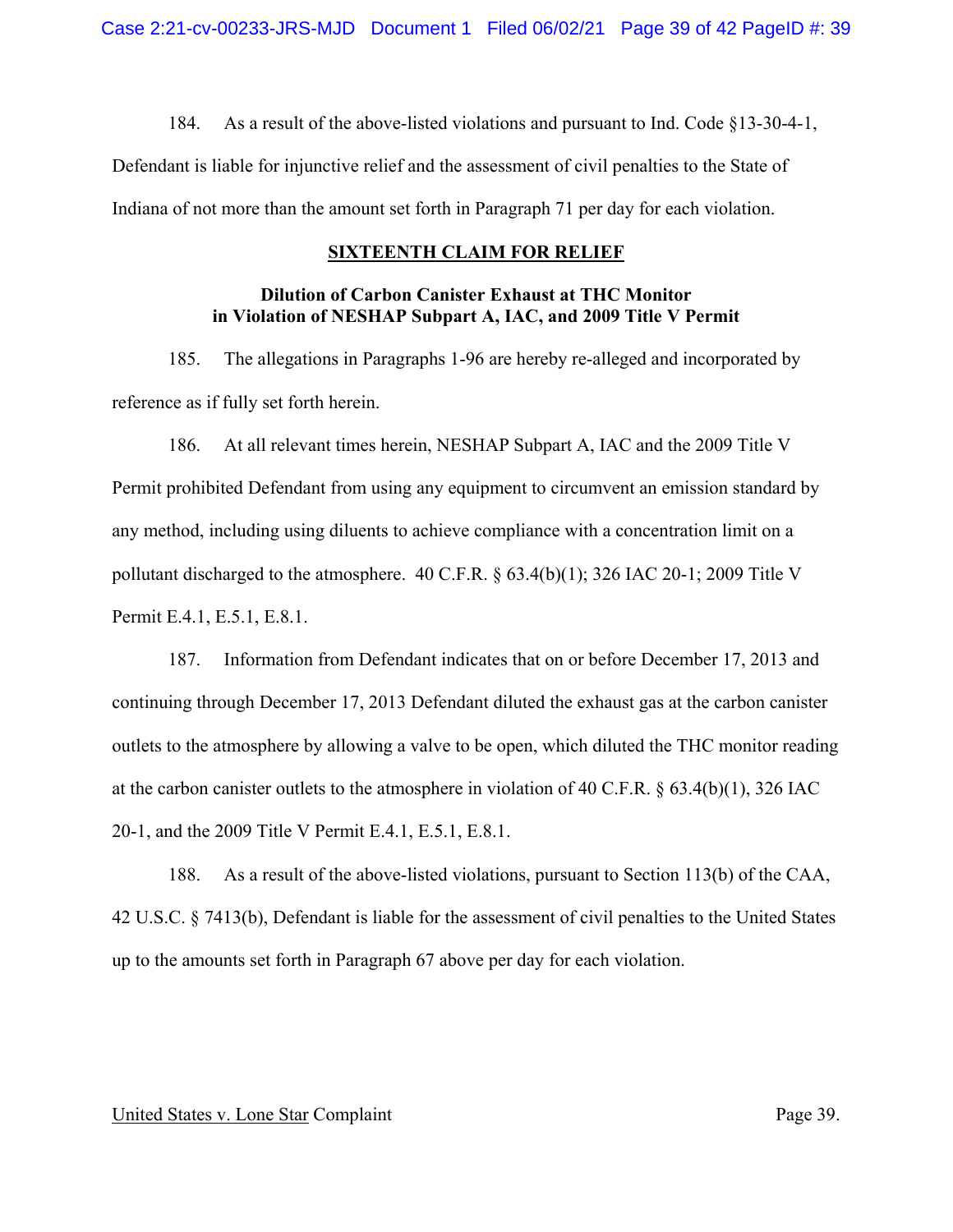189. As a result of the above-listed violations and pursuant to Ind. Code §13-30-4-1, Defendant is liable for the assessment of civil penalties to the State of Indiana of not more than the amount set forth in Paragraph 71 per day for each violation.

## **PRAYER FOR RELIEF**

WHEREFORE, Plaintiff respectfully prays that this Court:

A. Assess against Defendant a civil penalty, and enter judgment against Defendant and in favor of the United States, in an amount up to \$37,500 per day per violation for violations of the CAA that occurred between January 12, 2009 and November 2, 2015, and \$102,638 per day per violation for violations that occurred after November 2, 2015.

B. Award the United States injunctive relief pursuant to Section 113(b) of the CAA,

42 U.S.C. § 7413(b) including mitigation of excess emissions;

C. Award to the State of Indiana and enter judgment against Defendant and in favor of the State, in an amount up to \$25,000 per day per violation, and injunctive relief pursuant to Ind. Code § 13-30-5-1 and 13-30-5-2.

D. Grant such other relief as this Court may deem just and proper.

Respectfully submitted,

JEAN E. WILLIAMS Acting Assistant Attorney General Environment and Natural Resources Division U.S. Department of Justice

/s/ Elizabeth L. Loeb ELIZABETH L. LOEB Senior Attorney Environmental Enforcement Section Environment and Natural Resources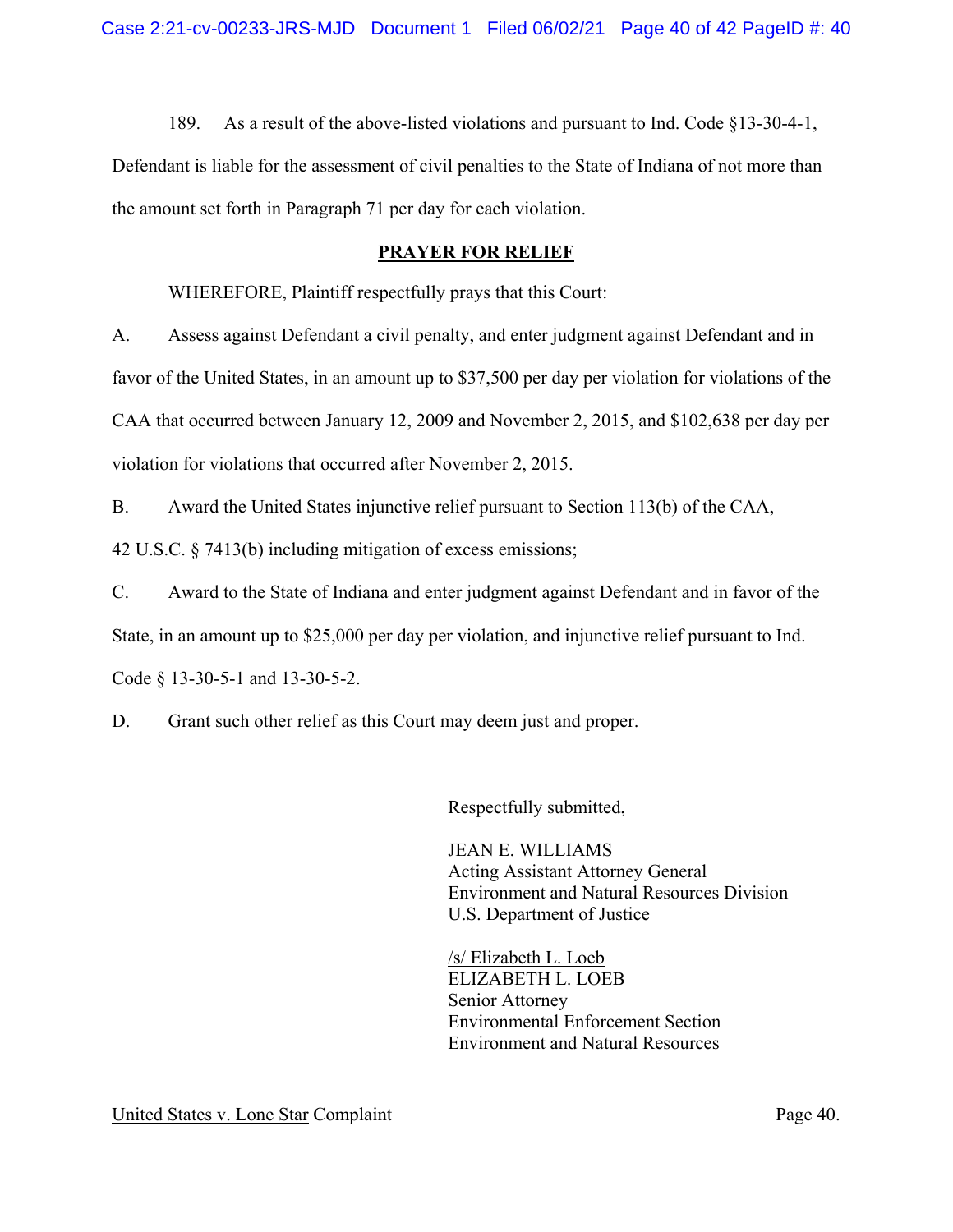Division P.O. Box 7611 Washington, D.C. 20044-7611 (202) 616-8916

 JOHN E. CHILDRESS Acting United States Attorney

/s/ Shelese Woods Shelese Woods Assistant United States Attorney United States Attorney's Office 10 West Market Street, Suite 2100 Indianapolis, IN 46204 317-226-6333 [shelese.woods@usdoj.gov](mailto:shelese.woods@usdoj.gov)